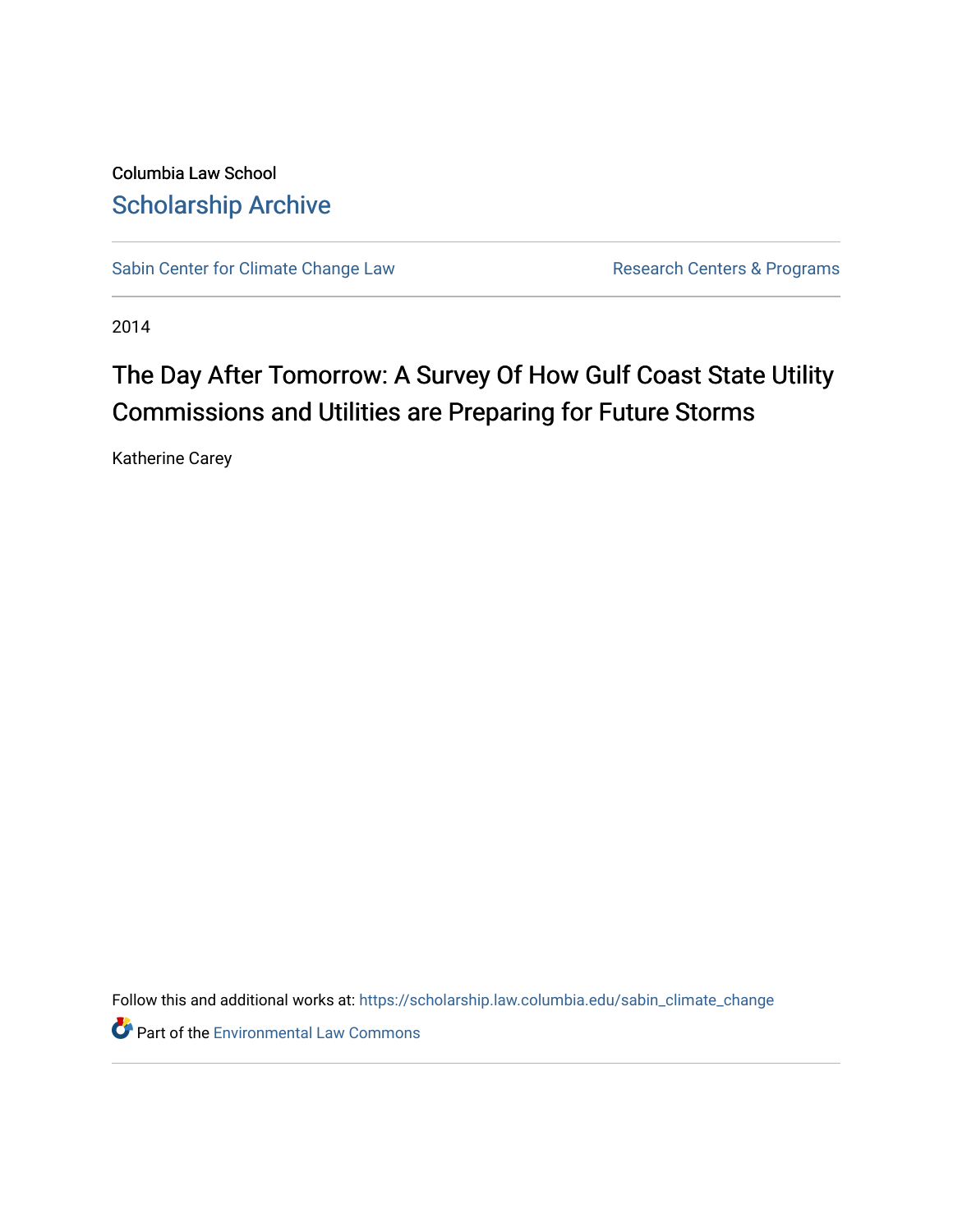

## **CENTER FOR CLIMATE CHANGE LAW**

## **THE DAY AFTER TOMORROW: A SURVEY OF HOW GULF COAST STATE UTILITY COMMISSIONS AND UTILITIES ARE PREPARING FOR FUTURE STORMS**

*Katherine Carey, Columbia Law Student March 5, 2014*

With widespread outages caused by devastating natural disasters such as Superstorm Sandy and Hurricane Ike in the nation's recent memory, the public wants to know that the electric utility industry is prepared to withstand and respond to the storms of the future. But is the industry prepared? The government's role in regulating the electric utility industry makes it impossible to properly analyze why industry players are prepared or unprepared without looking at the actions and decisions of the state regulatory officials. The industry's actions are inherently tied to the regulations it is required to follow and the costs it is allowed to recover.

State public service commissions are tasked with allowing investments and setting rates for the electric utility industry that are "just and reasonable" and "in the public interest." These vague guidelines have led to many different approaches to investments, cost recovery, and rate-setting. State commissioners are tasked with finding the balance between keeping costs low today and ensuring service remains reliable for their ratepayers in the future. With one of the worst economic recessions in U.S. history and predictions for tomorrow's climate trends worsening every year, are state commissions striking the proper balance? Part I of this Note gives a brief introduction to the role of state commissions within the electric utility industry, with a focus on why this matters in the context of the important discussion taking place today on climate change trends and, more specifically, preparing for tomorrow's storms. Part II presents a summary of what actions, if any, Gulf Coast state commissions have taken regarding resiliency measures and storm hardening and how some major utilities have responded to those actions, or alternatively, how utilities have acted when little commission action has occurred. Part III provides an analysis of the results of the survey and recommendations going forward.

#### **I. Introduction**

#### **A. Role of State Commissions**

State commissions play an important role in public utility regulation, including the regulation of storm hardening. The rates that a public utility charges its customers are subject to government regulation. While the federal government sets rates in the electric utility industry for interstate transmission as well as the wholesale market, states have the authority to set a public utility's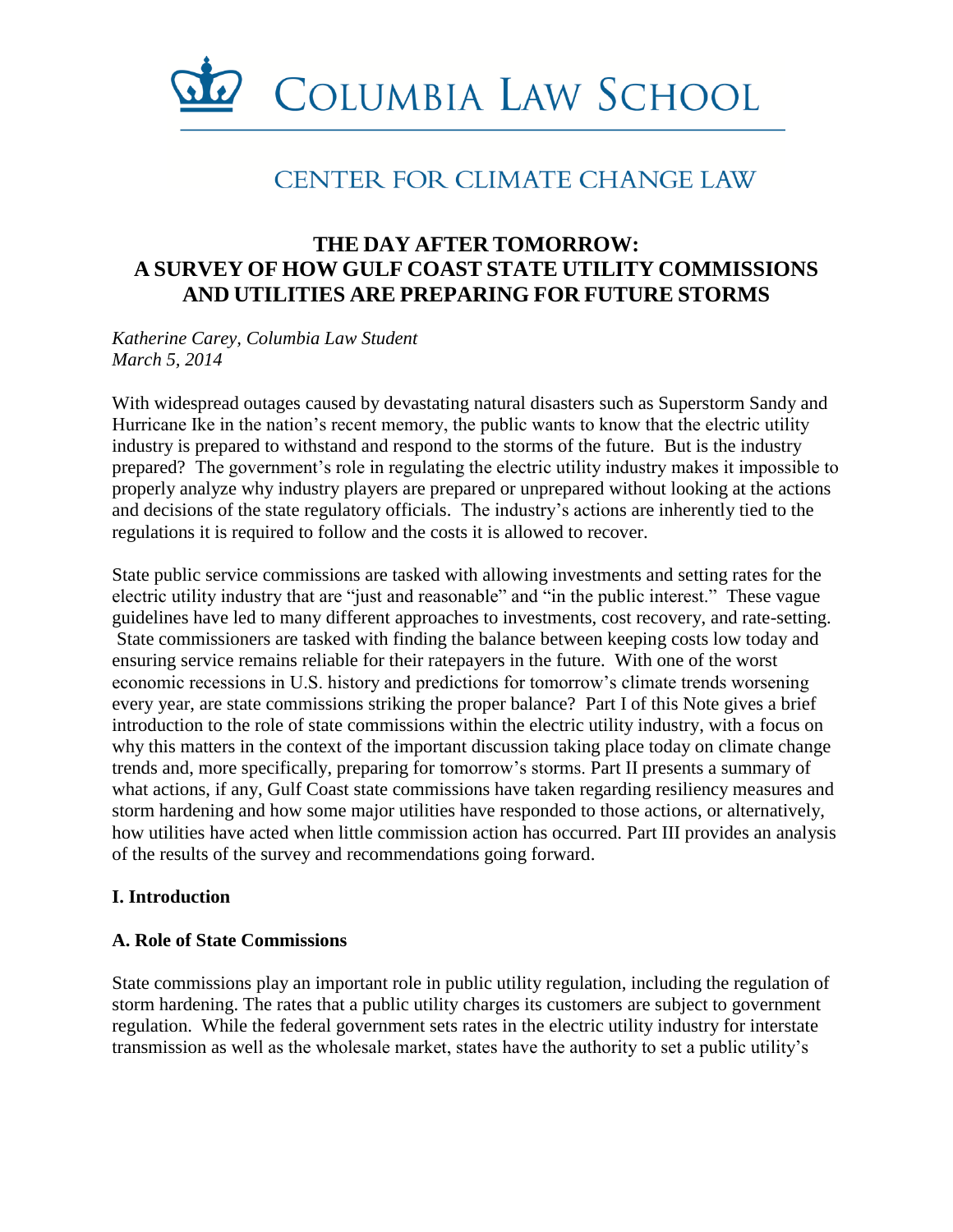retail rates.<sup>1</sup> Federal laws such as the Energy Policy Act of 2005 have recently led to a larger federal role in the electric industry, but states still have the regulatory authority to determine distribution retail rates and to work to ensure safe, reliable, and adequate service. While specific approaches to rate design differ, a utility's rate is generally determined using a "just and reasonable" standard or a variant thereof.<sup>2</sup> A just and reasonable rate allows a utility company to earn a fair return on its prudent costs while also keeping costs low for ratepayers.<sup>3</sup> However, there is no bright-line rule on what defines a fair return or a prudent investment.<sup>4</sup> Commissions are given broad authority to make these decisions. In addition to rate-setting, a state commission's authority includes, but is not limited to, the power to set reliability standards, to establish reporting requirements, or to implement energy conservation and efficiency programs.<sup>5</sup> The state legislature may also exercise this authority directly, but it delegates concurrent authority to a regulatory body, a public service commission.<sup>6</sup>

This note looks at two major areas relating to preparation for tomorrow's storms in which state commissions have the power to require or incentivize action by electric utilities: storm resiliency measures and storm hardening. State commissions have the power to incentivize action in these areas, but arguably state commissions are also in the best position to take action in these areas as they are best able to identify and prioritize local vulnerabilities. Many predicted climate change trends affect different regions of the United States in diverse ways. 7 Thus, a national approach to storm preparation for utilities does not make as much sense. State commissions are in the best position to make the most informed decisions on how to act.

## **B. Climate Change Trends and the Gulf Coast**

Numerous studies have identified several climate change trends that have significant impacts on the U.S. energy sector, many of which are predicted to continue.<sup>8</sup> Average annual temperatures across the country have increased, and several areas throughout the United States experienced record-breaking high temperatures in 2012. 9 Since 1960, heat waves are generally happening

l  $1$ <sup>1</sup> This federal-state balance of regulatory power within the utility sector has changed several times in the nation's history, but the stated balance above is the balance in effect today. *See generally* FEDERAL ENERGY REGULATORY COMMISSION, An Overview of the Federal Energy Regulatory Commission and Federal Regulation of Public Utilities in the U.S, *available at* http://www.ferc.gov/about/fercdoes/ferc101.pdf (December 2010).

<sup>&</sup>lt;sup>2</sup> See, e.g. ALA. CODE § 37-1-80 (a) (2013) ("The rates and charges for the services rendered and required shall be reasonable and just to both the utility and the public."); FLA. STAT. ANN. § 366.041(1) (2013)

<sup>(&</sup>quot;In fixing the just, reasonable, and compensatory rates . . . ."). 3 Jeremy Knee, *Rational Electricity Regulation: Environmental Impacts and the 'Public Interest'*, 113 W. VA. L. REV. 739 (2011).

<sup>4</sup> *See generally Wabash Valley Elec. Co. v. Singleton*, 1 F. Supp. 106 (S.D. Ind. 1932), *aff'd,* 287 U.S. 488 (1933).

<sup>5</sup> *See generally* COLUMBIA CENTER FOR CLIMATE CHANGE LAW, COLUMBIA LAW SCHOOL, PUBLIC UTILITY COMMISSIONS AND ENERGY EFFICIENCY: A HANDBOOK OF LEGAL & REGULATORY TOOLS FOR COMMISSIONERS AND ADVOCATES (August 2012).

<sup>6</sup> *See* 29 CJS Electricity 64.

 $<sup>7</sup>$  DEPT OF ENERGY, U.S. Energy Sector Vulnerabilities to Climate Change and Extreme Weather 1(2013).</sup>

<sup>8</sup> *Id.* at 1.

<sup>9</sup> *Id.* at 8.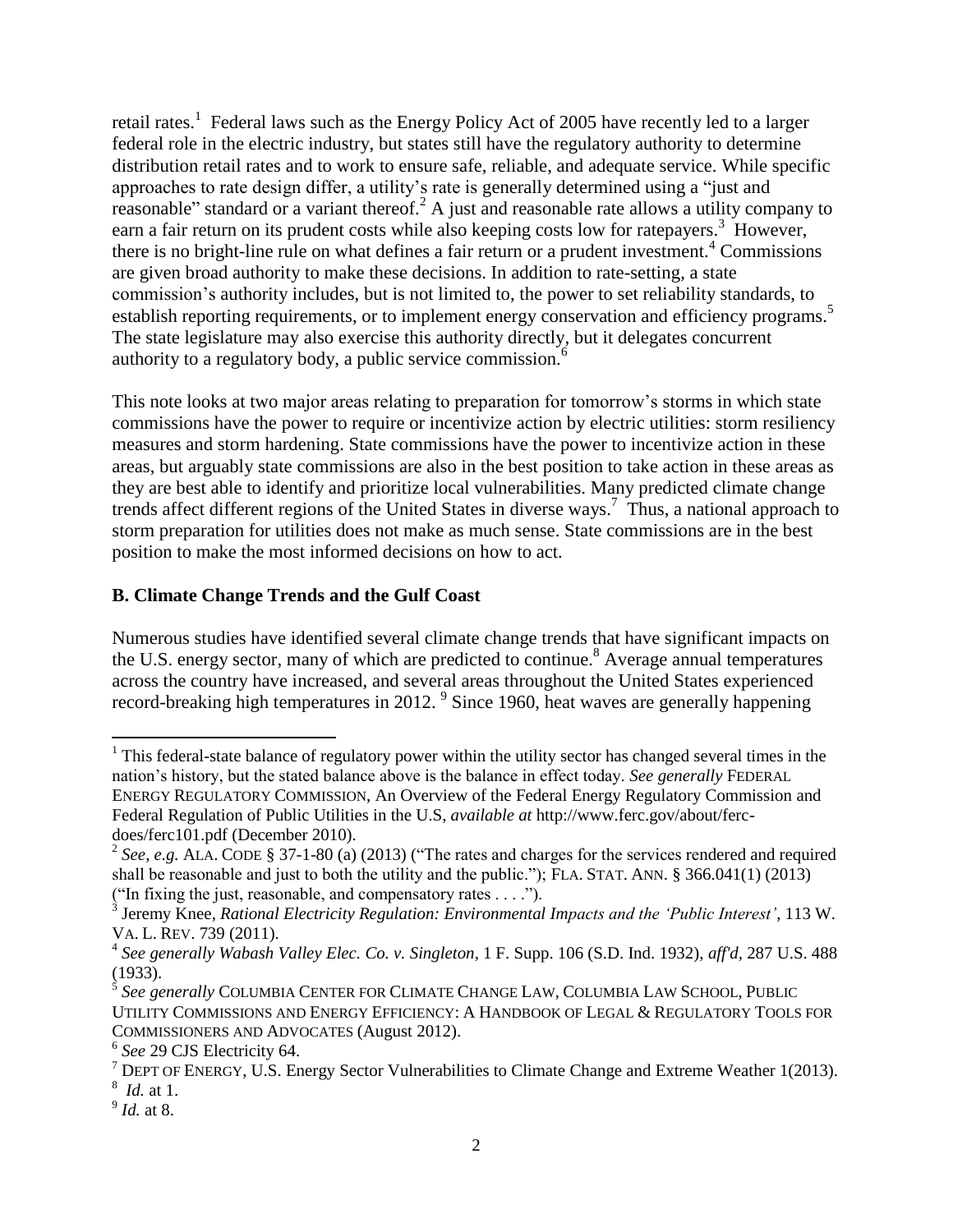more frequently and with increasing intensity.<sup>10</sup> Droughts are also increasing in number and duration.<sup>11</sup> Of particular concern to many is the increasing intensity of hurricanes and tropical storms.<sup>12</sup> While the problem of droughts is threatening certain areas of the country, the complementary issue of flooding and sea level rise is also a major threat to many regions. <sup>13</sup> The rate at which the global sea level is rising has doubled over the last twenty years as compared to the rate over the last century.<sup>14</sup>

These trends vary region by region, but the coastal states of the South and Southeast (commonly known as the Gulf Coast) are especially vulnerable to many of the identified climate change trends.<sup>15</sup> The region is expected to experience more extreme heat in the near future.<sup>16</sup> Of particular concern for this Note, it is also an area that is at especially high risk of hurricanes and tropical storms.<sup>17</sup> On average, losses from extreme storms already cost the Gulf Coast about \$14 billion annually.<sup>18</sup> The damage estimates from the worst storms to have hit the U.S. in recent years are shocking. Estimates of the costs of damages to the U.S. from Hurricane Sandy are over  $$50$  billion dollars as of May 2013.<sup>19</sup> The damages total from Hurricane Katrina has been reported as \$108 billion dollars.<sup>20</sup> Furthermore, sea level rise is exacerbated in this region by land subsidence (the gradual sinking of an area of land).<sup>21</sup> The combination of more intense storms and increasing sea level rise is expected to lead to higher storm surge damage in this region. 22

These issues are not theoretical risks of tomorrow. They have already proven to be a major problem today, as evidenced by the billions in damages that several recent hurricanes have cost the area.<sup>23</sup> One report estimates that up to  $3\%$  of the nation's future GDP could go towards reconstruction costs exclusively in the Gulf Coast.<sup>24</sup>

 $\overline{a}$ <sup>10</sup> *Id.* at 17.

 $11$  *Id.* at 26.

<sup>&</sup>lt;sup>12</sup> *Id.* at 37-38. While the report found that the number of storms hitting land over the years has fluctuated and some studies predict that storms will be *less* frequent, the studies and report still predict that the storms will get stronger.

<sup>13</sup> *Id.* at 28.

<sup>14</sup> *Id.* at 38.

<sup>&</sup>lt;sup>15</sup> NAT'L OCEANIC AND ATMOSPHERIC ADMINISTRATION, Regional Climate Trends and Scenarios for the U.S. Nat'l Climate Assessment 17 (2013).

<sup>&</sup>lt;sup>16</sup> *Id.* ("The NARCCAP model simulations indicate increases in the number of days with a maximum temperature of more than 95°F . . . more than 35 days in the southeast.").

<sup>&</sup>lt;sup>17</sup> ENTERGY CORP. AND WETLANDS FOUNDATION, Building a Resilient Energy Gulf Coast 3 (2011).

<sup>&</sup>lt;sup>18</sup> ENTERGY CORP. AND WETLANDS FOUNDATION, Building a Resilient Energy Gulf Coast 1 (2011).

<sup>&</sup>lt;sup>19</sup> NAT'L OCEANIC AND ATMOSPHERIC ADMINISTRATION, Hurricane/Post-Tropical Cyclone Sandy (MAY 2013).

<sup>&</sup>lt;sup>20</sup> NAT'L HURRICANE CENTER, Tropical Cyclone Report: Hurricane Katrina 13 (20 December 2005) (Updated 10 August 2006).

 $^{21}$  *Supra* note 15

 $22$  DEPT OF ENERGY, U.S. Energy Sector Vulnerabilities to Climate Change and Extreme Weather 38 (2013).

<sup>23</sup> *Id*. at 38.

<sup>&</sup>lt;sup>24</sup> ENTERGY CORP. AND WETLANDS FOUNDATION, Building a Resilient Energy Gulf Coast 1 (2011).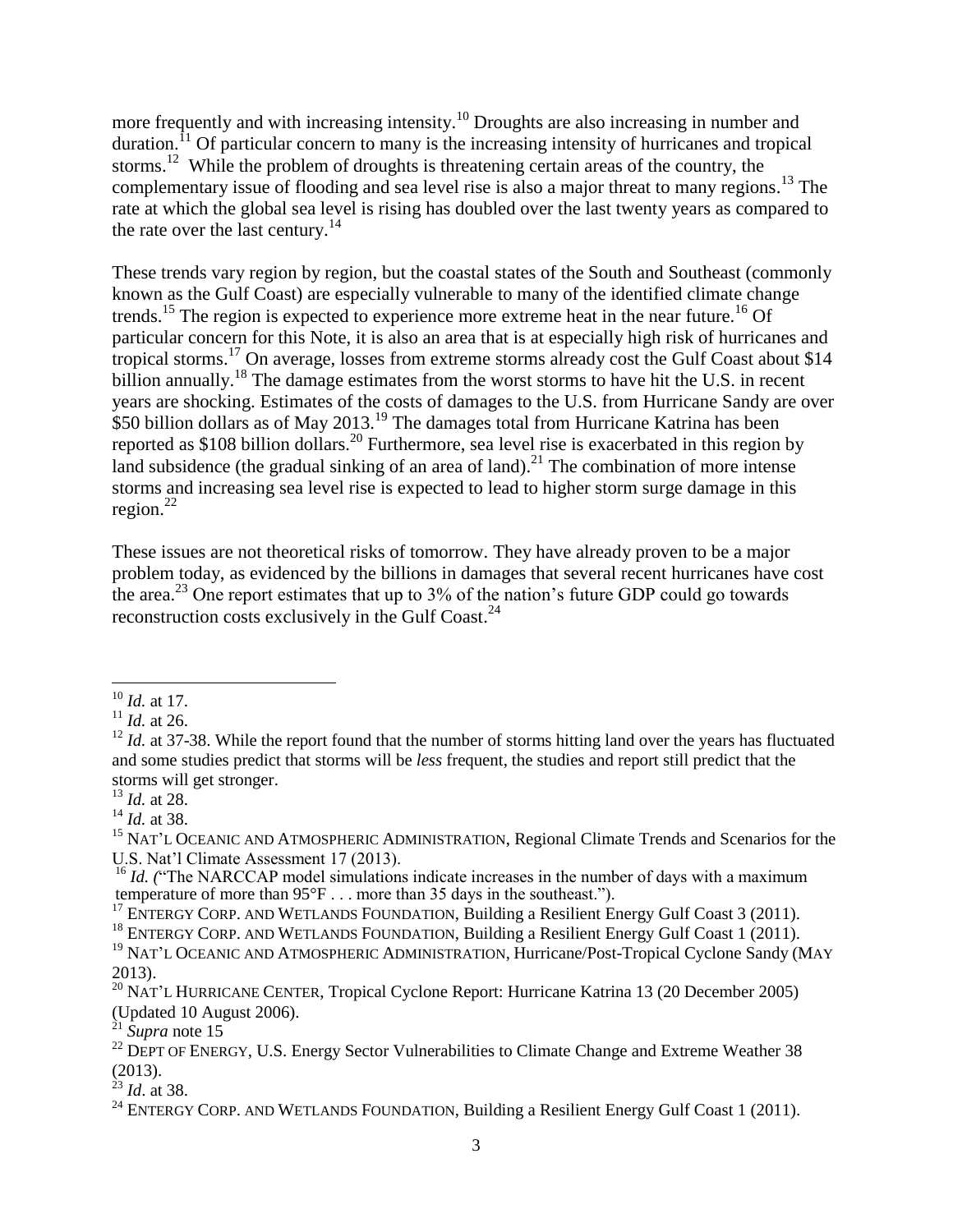#### **C. Electric Industry Vulnerabilities**

These climate change trends could be especially costly to the electric utility industry. Facilities for generation, transmission, and distribution are all at high risk of damage from more intense storms (the highest damage costs result from high winds, flooding, and storm surges).<sup>25</sup> Higher wind speeds have the potential to damage distribution and transmission poles.<sup>26</sup> Flooding and storm surges can cause serious harm to substations.<sup>27</sup> While storms are an especially significant risk, problems associated with rising temperatures are also of concern. Hotter temperatures lower the ability of electric utilities to meet demand because transmission and distribution systems carry less current as the temperature rises, which increases the risk of power outages.<sup>28</sup>

The vulnerability of this industry is especially worrisome considering our nation's dependency on electricity. Storm-related power outages cost the nation billions of dollars annually.<sup>29</sup> Furthermore, vulnerabilities are not limited to just one region. The interconnectivity of the nation's electrical grid means that damage to facilities can have wide-ranging impacts that go far beyond that locality.<sup>30</sup> The vulnerability of the electric industry to damages is multiplied because of the risk that the industry is not prepared to respond to damages quickly. Understandably, power outages that last longer cause more damage. Thus, it is crucial that electric utilities have the ability to restore power quickly after damage has occurred.

It is clear that these climate change trends raise the risk of damage because of their potential effect on the industry's supply side; the fuse is lit from both ends, however, because of the additional potential effect these trends can have on the industry's *demand* side. For many different reasons, the demand for electricity in the U.S. is growing.<sup>31</sup> Because electricity cannot ordinarily be stored in a cost-efficient manner at this point, $32$  the amount of electricity the industry has the ability to produce (capacity) must be able to meet the highest level of expected demand (peak demand). 33 As peak demand grows, so must the utility's ability to meet that  $d$  demand – whether through increased capacity or demand side management.<sup>34</sup> Issues such as

<sup>31</sup> *Id.*

l <sup>25</sup> *Id.* 

 $^{26}$  *Id.* 

<sup>27</sup> *Id.*

<sup>&</sup>lt;sup>28</sup> *Id.* at 19, 21. ("Rising temperatures are expected to increase transmission losses, reduce current carrying capacity, increase stresses on the distribution system, and decrease substation efficiency and lifespan." (citations omitted))

<sup>&</sup>lt;sup>29</sup> RICHARD CAMPBELL, WEATHER-RELATED POWER OUTAGES AND ELECTRIC SYSTEM RESILIENCY, 7-5700 R42696 (2012).

 $30$  DEPT OF ENERGY, U.S. Energy Sector Vulnerabilities to Climate Change and Extreme Weather 13–14 (2013).

<sup>&</sup>lt;sup>32</sup> While there are certain electricity storage technologies that are possible, such as pumped hydroelectric storage facilities, these technologies are limited in the amount that can be stored and used within the U.S. electric grid. *See* Stan Kaplan, Cong. Research Serv., R40797, Electric Power Storage 1 (2009).

<sup>&</sup>lt;sup>33</sup> JOSEPH P. TOMAIN & RICHARD D. CUDAHY, ENERGY LAW IN A NUTSHELL (West ed., 2nd ed. 2004).

<sup>&</sup>lt;sup>34</sup> The importance of demand side management, such as demand response programs, cannot be overstated. However, while I felt it was important to mention the demand side issues public utilities face to emphasize the importance of the electric industry preparing for the future, the topic of demand side management is not the focus of this Note.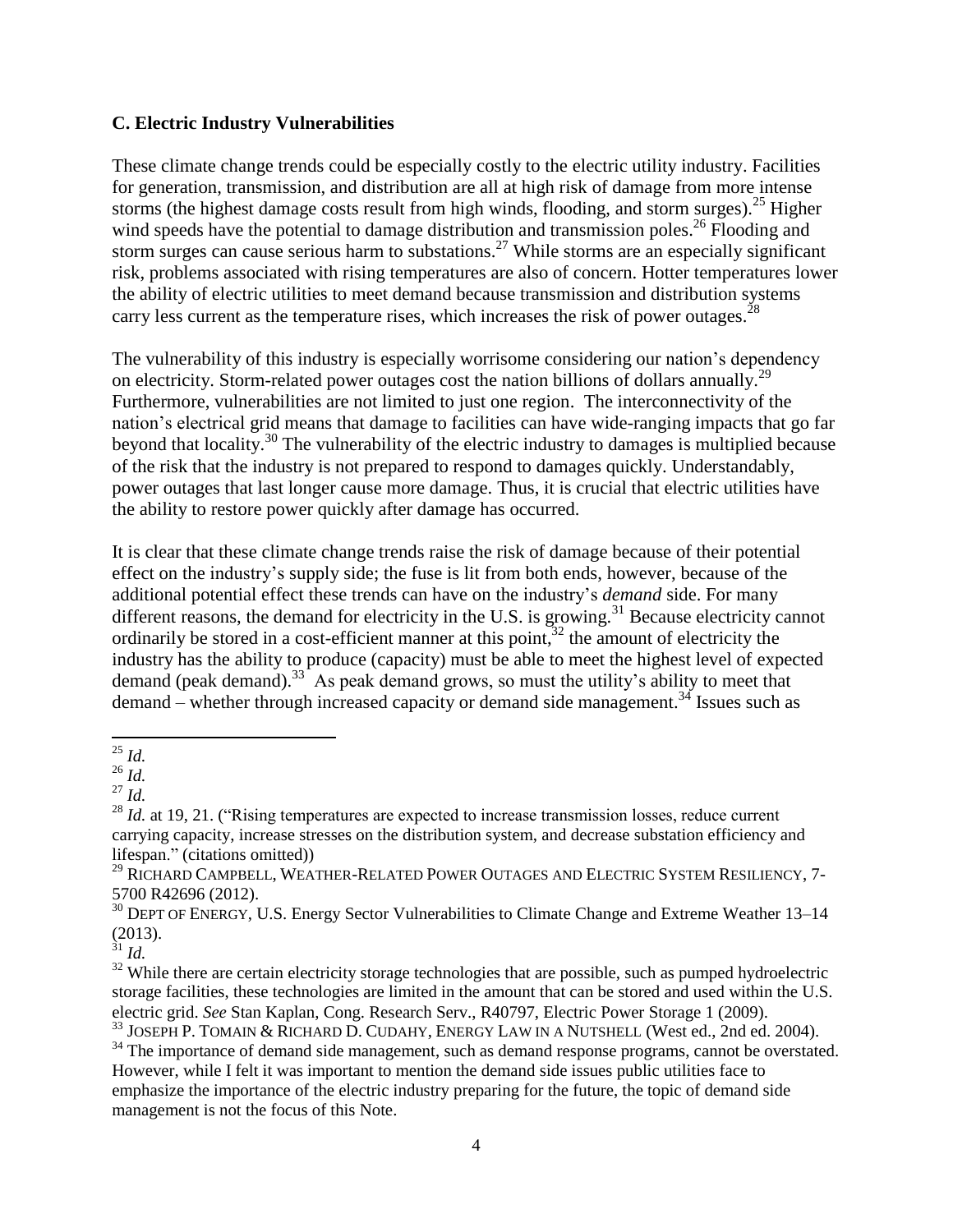higher temperatures and longer heat waves exacerbate the problem because they cause a significant increase in demand for cooling and, consequently, higher peak requirements.<sup>35</sup> Thus, increased temperatures cause an increase in demand just when the system is less capable of supplying electricity.<sup>36</sup> This raises the risk that current electric facilities will become overloaded, causing blackouts.<sup>37</sup>

As discussed in the previous section, the South and Southeast coastal region is at especially high risk to these climate change trends. This region is also densely developed with electric utility facilities.<sup>38</sup> Consequently, the region is of particular concern to our nation's economy.

## **D. Storm Response and Mitigation Measures**

The damage that these climate change trends can cause has roused the public's attention after several recent natural disasters have cost the nation billions of dollars in damages.<sup>39</sup> While the exact nature and scope of the future impact of these climate trends on the U.S. electric utility industry cannot be determined with exactness, many studies are recognizing the importance of taking action today in order to prepare for the likely scenario that these trends will continue.<sup>40</sup> Many long-term mitigation solutions to mitigate climate change trends, such as GHG emission standards and the development of the renewable energy industry, have been proposed (and vigorously contested). While long-term solutions are important, this Note focuses on the several adaptation actions that, if taken now, have the potential to produce significant benefits in the short-term as well as the long-term. These actions (normally referred to as storm response, adaptation, and/or mitigation measures) are considered the best solutions to "combating and mitigating storm damage and outages."<sup>41</sup> A short outline of these two major potential areas of action is provided below:

1. Resiliency measures refer to measures taken to enhance the reliability of operations by improving the facility's ability "to recover quickly from damage to any of its components or to any of the external systems on which it depends."<sup>42</sup> The primary purpose of resiliency measures is not to prevent damage from occurring in the first place. The primary purpose is to ensure quick recovery in the case that damage does in fact occur.<sup>43</sup> Examples of resiliency measures include the creation of a company-specific emergency plan for employees, contracting for meeting the

l

 $38$  ENTERGY CORP. AND WETLANDS FOUNDATION, Building a Resilient Energy Gulf Coast (2011). <sup>39</sup> *Id.*

 $35$  DEPT OF ENERGY, U.S. Energy Sector Vulnerabilities to Climate Change and Extreme Weather 22 (2013).

<sup>36</sup> *Id.* 

<sup>37</sup> *See, e.g.* FEDERAL ENERGY REGULATORY COMMISSION, *Arizona-Southern California Outages on September 8, 2011 Causes and Recommendations.* http://www.ferc.gov/legal/staff-reports/04-27-2012 ferc-nerc-report.pdf. (2012); PUBLIC POLICY INSTITUTE OF CALIFORNIA, *Adaptation of California's Electricity Sector to Climate Change.* http://www.ppic.org/content/pubs/report/R\_1108EVR.pdf. (2008).

<sup>&</sup>lt;sup>40</sup> *Id.*; DEPT OF ENERGY, U.S. Energy Sector Vulnerabilities to Climate Change and Extreme Weather (2013).

 $^{41}$  EDISON ELECTRIC INSTITUTE, Before and After the Storm 7 (2013).

 $42$  DEP'T OF ENERGY, Hardening and Resiliency: U.S. Energy Industry Response to Recent Hurricane Seasons v (2010).

<sup>43</sup> *Id.*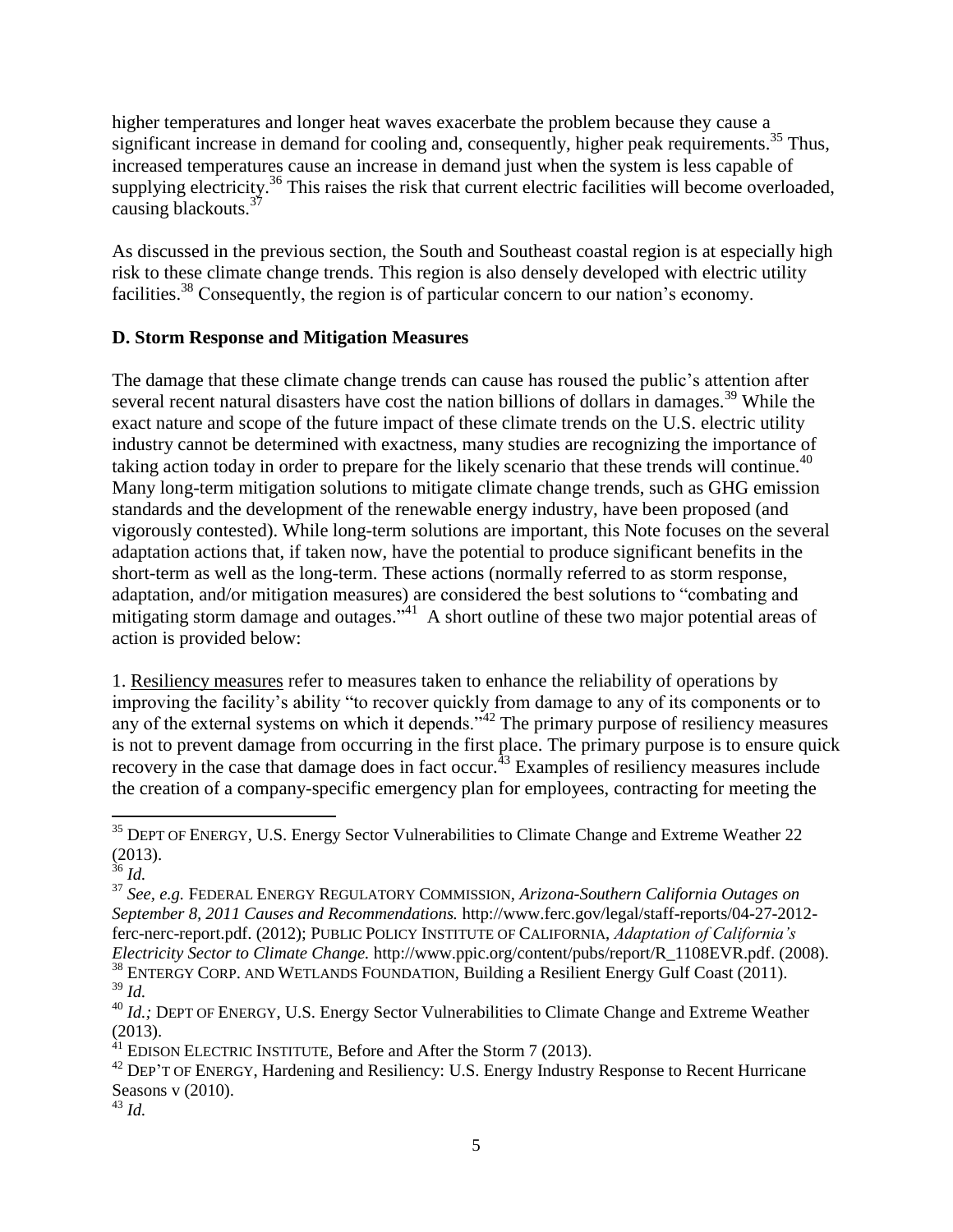increased labor demand that storm response requires, and ensuring standby equipment is available. <sup>44</sup> A less common, but highly recommended, resiliency measure is participation in regional mutual assistance groups in which several utilities across regions agree to assist others in times of need.<sup>45</sup> Certain Smart Grid technologies are also considered resiliency measures because they can assist electric utilities in preventing outages through highly responsive grid isolation actions or they can increase a company's ability to quickly respond to outages as well.<sup>46</sup>

2. Storm hardening refers to "physically changing the infrastructure to make it less susceptible to damage from extreme wind, flooding, or flying debris."<sup>47</sup> In contrast to resiliency measures, the primary purpose of storm hardening is to improve the infrastructure's ability to withstand storms in order to lower the risk of damage occurring at all.<sup>48</sup> Examples of storm hardening include upgrading distribution and transmission poles, elevating substations that are at risk of flooding, and "undergrounding" power lines and other facilities that are at too high of a risk of damage above ground.<sup>49</sup> One important storm hardening measure can also be considered a resiliency measure: the identification and prioritization of a company's or industry's vulnerabilities through localized assessments.<sup>50</sup> This information allows electric utilities to properly invest their limited funds in both resiliency measures and storm hardening based on where the need is highest. Without localized vulnerability assessments, electric utilities run the risk of taking action that may not be the most cost-effective for that region at that time.

#### **E. Possible Barriers**

Several studies have found that certain actions, if taken today, could save a significant amount of money for the electric utility industry and its ratepayers in the future.<sup>51</sup> Unfortunately, a number of barriers may be working to prevent the implementation of these actions.<sup>52</sup> A summary of some of the major barriers identified as acting against the most efficient, cost-effective use of storm hardening and resiliency measures is provided below.

One major issue is that regulatory commissions and utilities may not have enough information, or access to information, to accurately identify the best, most cost-effective use of such measures. In the context of limited time and resources, identifying the most important measures to implement is essential for the success of such measures. Unfortunately, identification of costeffective storm hardening and resiliency measures is a highly localized task. Because climate

<sup>44</sup> *See* THE LAW OF CLEAN ENERGY: EFFICIENCY AND RENEWABLES 15-16 (Michael Gerrard ed., 2011).

<sup>&</sup>lt;sup>45</sup> COUNCIL OF ECONOMIC ADVISERS AND THE U.S. DEP'T OF ENERGY'S OFFICE OF ELECTRICITY DELIVERY AND ENERGY RELIABILITY, Economic Benefits of Increasing Electric Grid Resilience to Weather Outages 12 (2010).

<sup>46</sup> *See* THE LAW OF CLEAN ENERGY: EFFICIENCY AND RENEWABLES 15-16 (Michael Gerrard ed., 2012) <sup>47</sup> DEPT OF ENERGY, Hardening and Resiliency: U.S. Energy Industry Response to Recent Hurricane Seasons (2010).

<sup>48</sup> *Id.*

<sup>49</sup> *See* EDISON ELECTRIC INSTITUTE, Before and After the Storm 1–14 (2013).

<sup>&</sup>lt;sup>50</sup> DEPT OF ENERGY, U.S. Energy Sector Vulnerabilities to Climate Change and Extreme Weather 36 (2013); *see also* EDISON ELECTRIC INSTITUTE, Before and After the Storm 12 (2013).

<sup>&</sup>lt;sup>51</sup> ENTERGY CORP. AND WETLANDS FOUNDATION, Building a Resilient Energy Gulf Coast (2011).

<sup>&</sup>lt;sup>52</sup> CENTER FOR CLIMATE AND ENERGY SOLUTIONS, Weathering the Storm (2013).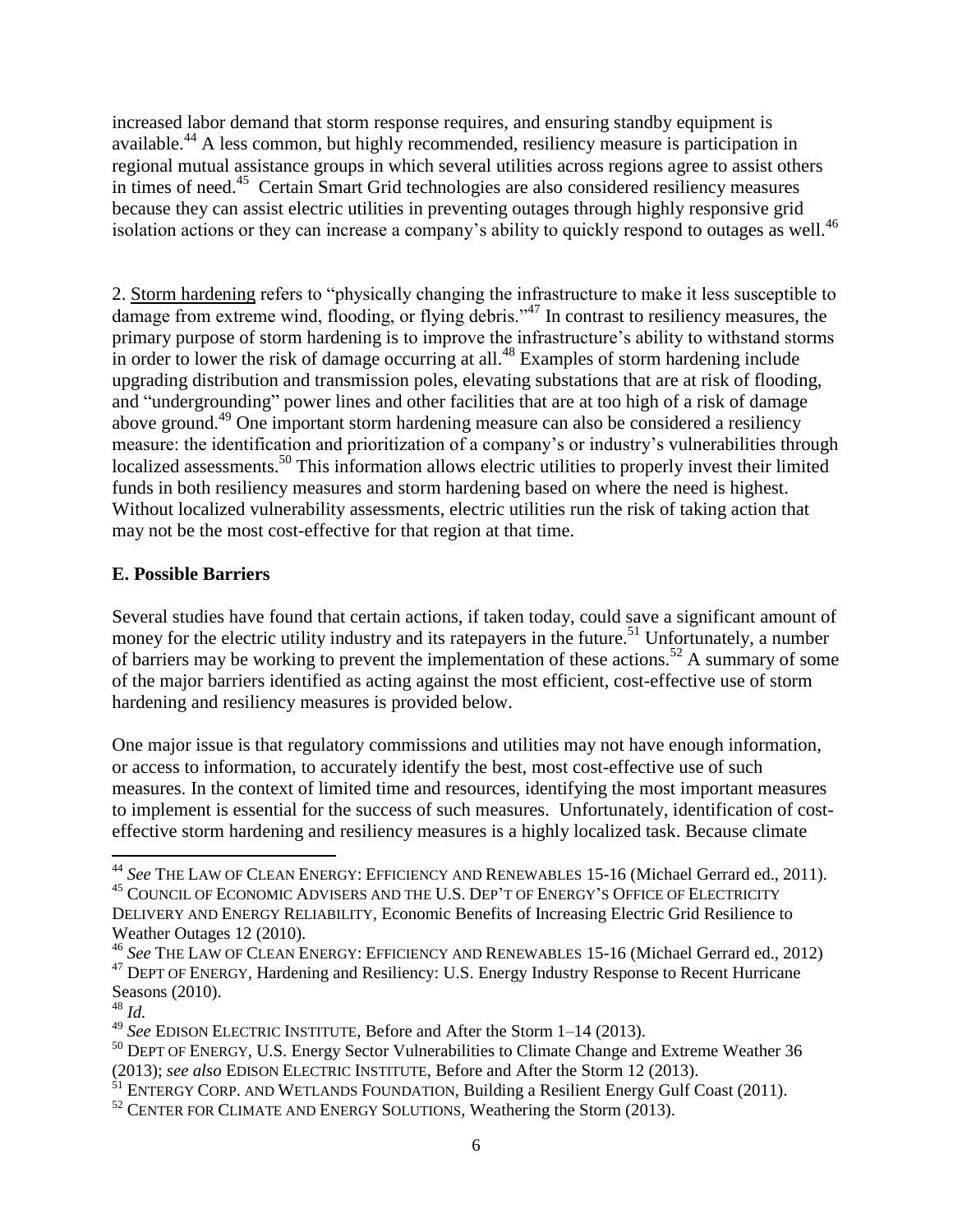change trends are having different effects on different regions, the prioritization of hardening and resiliency measures will vary significantly region to region. Formulating a cost-effective action plan requires a large amount of data and analysis, most of which is difficult, time-consuming, and costly for one commission or utility company to gather on its own.<sup>53</sup> Furthermore, even when the localized climate data is available to a commission or utility, it may be difficult to translate that data into concrete regulatory or business decisions. The difficult primarily arises because these decisions involve analyzing the economic impact of climate trends as well. For example, a utility may know that a certain region is predicted to experience significantly increased wind speeds during storms in the near future. However, this does not easily resolve the business decision of, for example, whether it is more cost-effective for the utility to prioritize an investment in upgrading its distribution poles as compared to an investment in additional storm response planning. The probabilistic nature of climate change trends also makes it difficult to incorporate the information into all of the other information commissions or electric utilities look at when making financial decisions.<sup>54</sup> Climate change trends and hardening and resiliency measures involve the use of a less certain cost-benefit analysis (due to the fact that climate change models involve a statistical range of possible future weather scenarios and not an exact prediction) over a longer range of time than these electric utilities typically use in a decisionmaking process.<sup>55</sup> Climate change is also a politicized topic and an area in which conflicting information has been, and continues to be, presented to the public. <sup>56</sup> Uncertainty regarding the reliability of data in the face of this conflicting information may result in inaction.

Another possible barrier to the most cost-effective implementation of resiliency and hardening measures is an ineffective commission approach to cost-recovery mechanisms for such measures. Cost-recovery mechanisms are methods by which the utility recovers its costs from consumers. This can occur through its rate base, rate adjustment mechanisms, or even securitization and insurance reserve funds. The choice of which mechanisms to put in place for which costs can have very important effects on utility actions. First, the method by which the utility company recovers costs can have an important impact on the public's response. If the costs of a large investment are transferred over to the customer all at once, customer's surprise against a sudden, dramatic rate increase, commonly referred to as "rate shock," may lead to strong public resistance. Distributing cost-recovery over a longer period of time can help to alleviate the effect of certain costs on the ratepayers while also still ensuring that utilities recover for prudent investments. For example, some state commissions include storm resiliency or hardening efforts in a utility's rate base. If a utility wants to make investments now, it may not be able to recover those costs for years depending on when its next rate case is scheduled. In addition, utilities may not want to invest money now if it is not clear whether the commission will allow recovery for those costs as reasonable at the next rate case. Other state commissions allow electric utilities to recover storm damage or storm hardening costs through a separate rider or tariff that is attached to a customer's bill through a surcharge in addition to the base rate. <sup>57</sup> That surcharge can be adjusted during the period in between rate hearings, which often only happen once every several

 $\overline{a}$ 

<sup>53</sup> *See* CENTER FOR CLIMATE AND ENERGY SOLUTIONS, Weathering the Storm (2013).

<sup>&</sup>lt;sup>54</sup> DEPT OF ENERGY, U.S. Energy Sector Vulnerabilities to Climate Change and Extreme Weather 15 (2013).

 $55$  CENTER FOR CLIMATE AND ENERGY SOLUTIONS, Weathering the Storm 21 (2013).

<sup>56</sup> *Id.*

<sup>57</sup> *See* EDISON ELECTRIC INSTITUTE, Before and After the Storm 16–23 (2013).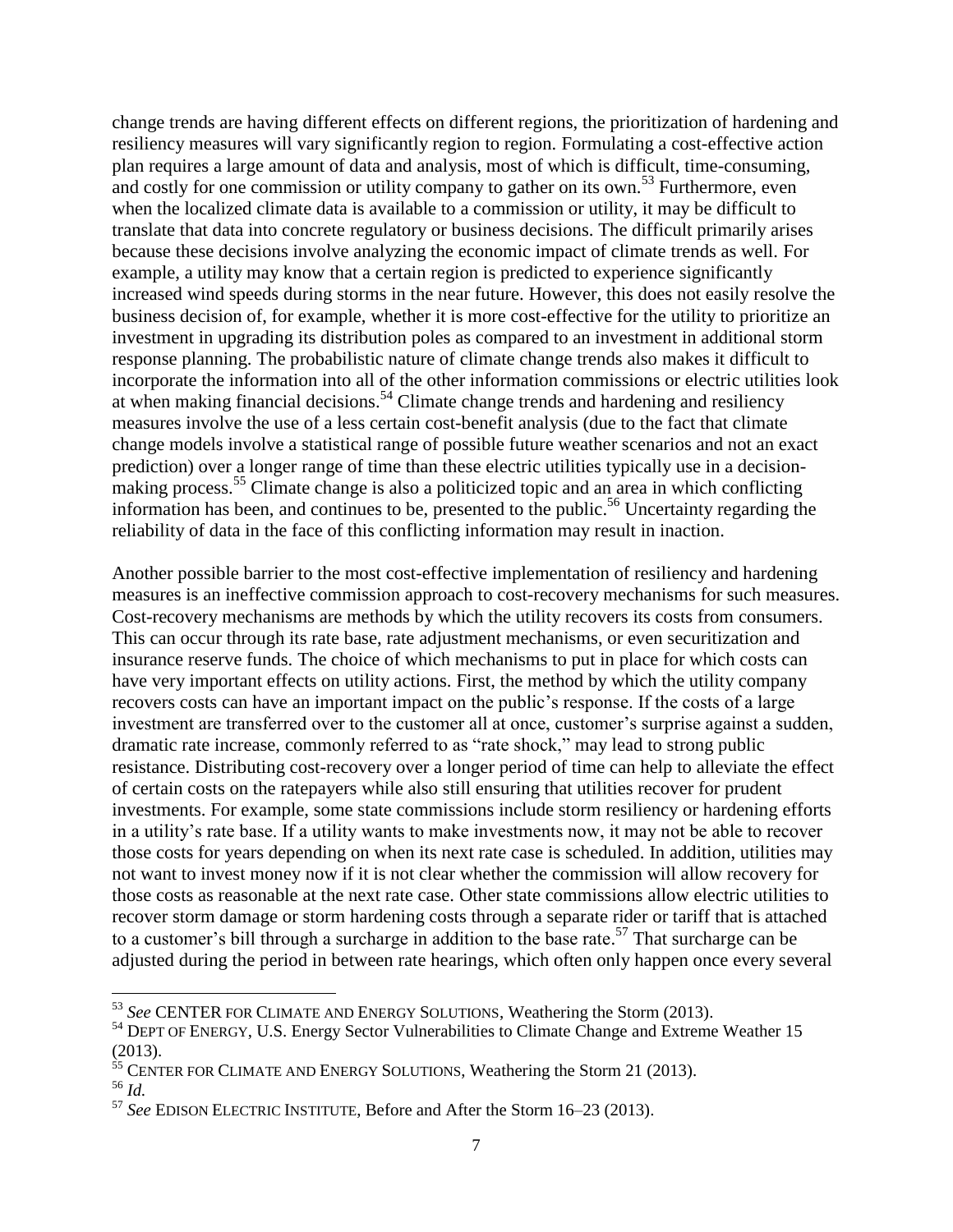years. Such rate adjustment mechanisms are often used for costs that utilities did not foresee at the time of the previous rate case, costs that are volatile and thus difficult to predict (such as fuel costs), or costs that are a result of a non-recurring event.<sup>58</sup> Thus, the use of separate riders or tariffs is significant because it allows utilities to recover their costs more quickly and also allows them to, in certain circumstances, receive commission approval of the investment before moving forward. How a commission does or, more importantly, does *not* allow cost recovery for certain costs may have a significant effect on utility action. The financial decisions of utilities are inherently tied to their outlook on the ability to recover those costs relatively painlessly. Thus, a commission's power to allow or bar recovery of certain costs and its power to determine how that cost recovery happens is very important. Inefficient use of cost-recovery mechanisms may serve to discourage utilities from making investments even if it is actually cost-effective to do so. Other common cost-recovery issues that may affect a utility's incentives to invest in resiliency and hardening include whether a commission uses historical costs or predicted future costs to determine recovery, whether a commission allows a utility to recover interest on certain investments, and whether a commission allows the use of certain self-insurance and securitization techniques such as storm reserve accounts or storm bonds.<sup>59</sup>

The overemphasis of short-term costs and benefits as compared to long-term costs and benefits may be serving as another barrier to efficient and cost-effective action. As discussed in the previous section, public service commissions are tasked with the responsibility of setting rates that are just and reasonable.<sup>60</sup> But what does "just and reasonable" mean? This responsibility entails fixing electric rates to strike the right balance between the consumer's interest in keeping costs low and the public's interest in continued reliability of the industry through investments in areas like those described above: resiliency measures and storm hardening.<sup>61</sup> How much investment today is just and reasonable if it prevents higher costs in the future? As to be expected, there are many different possible answers to this question. As it is impossible to predict how exactly these climate change trends will affect the industry, some see investments related to such trends as too speculative to justify the accompanying increase in rates.<sup>62</sup> Many recognize the benefit of such actions but don't agree that the benefits outweigh the costs at this time.<sup>63</sup> The public interest in keeping rates low is especially great in times of recession.<sup>64</sup> Commissioners feel the pressure to avoid "rate shock," especially those whose job depends on future election by those consumers. Commissioners may have a disincentive to act because the potential for an increase in rates almost always draws public attention while inaction or refusal to allow utilities to take action, even if ultimately it would be cost-effective to do so, most likely

 $^{60}$  ALA. CODE § 37-1-80 ("shall be reasonable and just to both the utility and the public").

<sup>63</sup> *See* FL PSC Order No. 09-855.

 $\overline{\phantom{a}}$ <sup>58</sup> *Id.* at 17.

<sup>59</sup> *Id.* at 15-20.

<sup>61</sup> *See* 29 CJS Electricity 64.

<sup>&</sup>lt;sup>62</sup> See supra note 49; CENTER FOR CLIMATE AND ENERGY SOLUTIONS, Weathering the Storm (2013) PG 77 *Id.* at 75. ("There are still questions—both within the company and among U.S. state regulators about whether recent extreme weather is attributable to climate change and indicative of a 'new normal.' Given this uncertainty and the lack of any federal mandate, should the company spend more to harden power and gas systems? If National Grid does invest in system upgrades, and the unusual weather subsides, will they be punished by state regulators and shareholders?")

 $64$  *Id.* ("The downturn of the present economy, coupled with soaring unemployment, make rates and the monthly utility bill ever more important to utility customers.").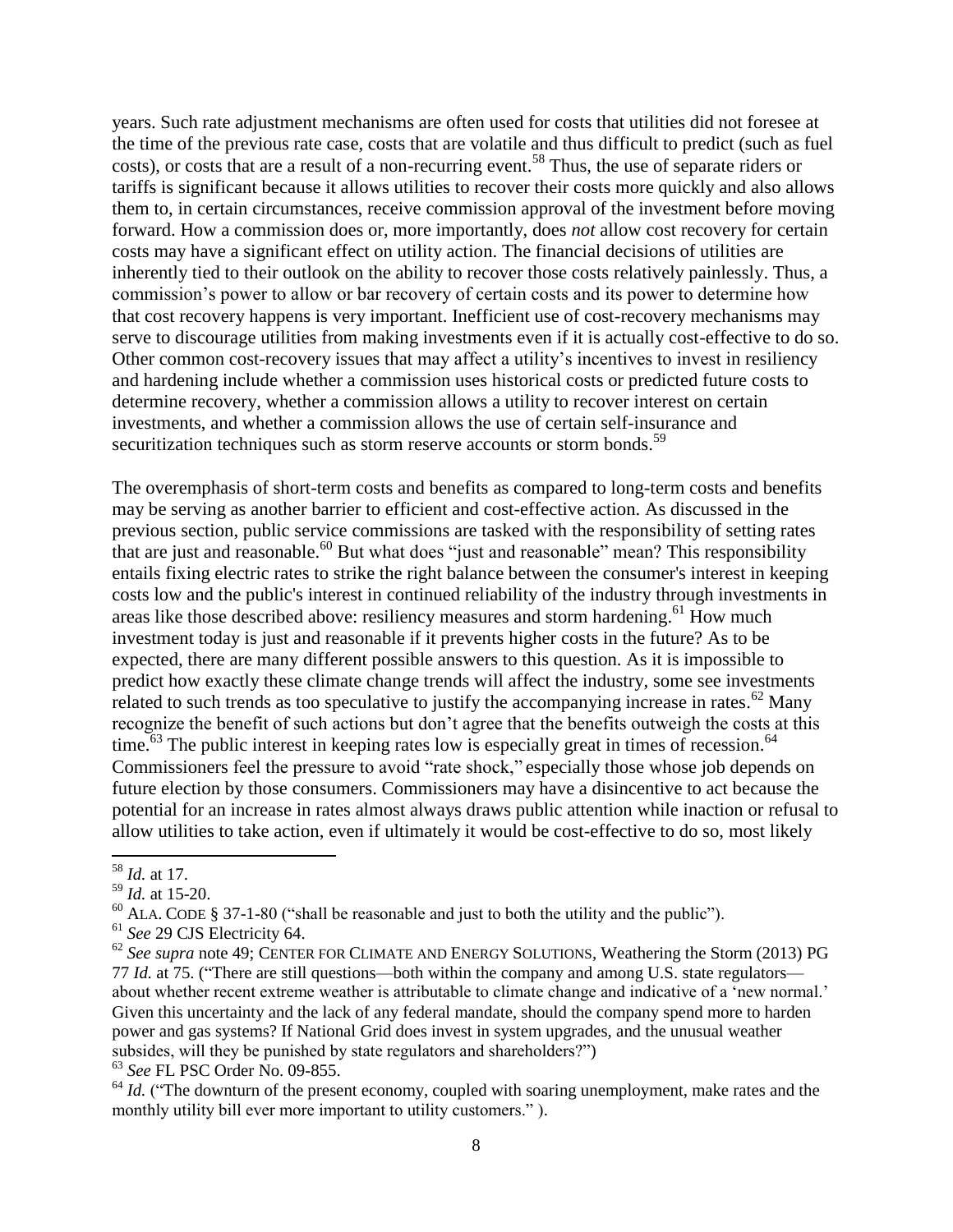has limited or no impact on public opinion because it is less likely that the public is aware of the alternatives to inaction. The politicization of climate change issues in today's world also may have undue influence on the decisions and actions of state governments and regulatory bodies.<sup>65</sup> For example, commissioners may feel they must take a certain stance on climate-related issues because of their party affiliation. Commissioners may also worry that their decisions in this area may affect their ability to get re-elected.

Any or all of these barriers may be working against the implementation of cost-effective and important storm resiliency measures and storm hardening. Thus, action may not occur even when there has been widespread agreement within the scientific community that properly preparing the electric industry for tomorrow's storms is crucial and cost-effective in the long-term.

## **F. Storm Resiliency Measures and Storm Hardening in the Gulf States: An Introduction to the Survey**

With the very real risk of these future climate trends and the abundance of studies recommending certain actions, is action happening? This Note summarizes what state regulatory commissions of the Southeast region are doing today to prepare for tomorrow's storms by looking at commission action taken in the two major areas of storm resiliency measures and storm hardening. This Survey then looks at how the actions of state regulatory commissions may be affecting the decisions and actions of electric utilities through a comparative analysis of how utilities have responded to commission actions in the different states surveyed. Finally, this Note attempts to synthesize all of this information to determine what commission actions are working and what remains to be done.

This Survey focuses on the states of the Gulf Coast region because the area is particularly vulnerable to the problems of tomorrow's storms. The predicted severity of tomorrow's storms in the Gulf Coast region is especially troublesome, considering that the electric utility industry has such a large presence in this region.<sup>66</sup> Furthermore, there are more local studies on climate change trends in this region (most likely because of the extensive damages this region and the electric utility industry of this region have suffered because of several recent huge storms as well as the predicted storms of tomorrow). These studies provide important data on the potential costeffectiveness of certain storm resiliency measures and storm hardening.

 $\overline{a}$ 

<sup>65</sup> *See generally* Aaron M. McWright and Riley E. Dunlap, *The Politicization of Climate Change and Polarization in the American Public's View of Global Warming, 2001-2010*, The Sociological Quarterly 52, 155-194 (2011); *see also* Michelle S. Simon and William Pentland, Reliable *Science: Overcoming Public Doubts in the Climate Change Debate*, 37 Wm. & Mary Envtl. L. & Pol'y Rev. 219 (Fall 2012); Robert F. Rich and Kelly R. Merrick, *Use and Misuse of Science: Global Climate Change and the Bush Administration*, 14 Va. J. Soc. Pol'y & L. 223 (Spring 2007).

<sup>&</sup>lt;sup>66</sup> See ENTERGY CORP. AND WETLANDS FOUNDATION, Building a Resilient Energy Gulf Coast (2011).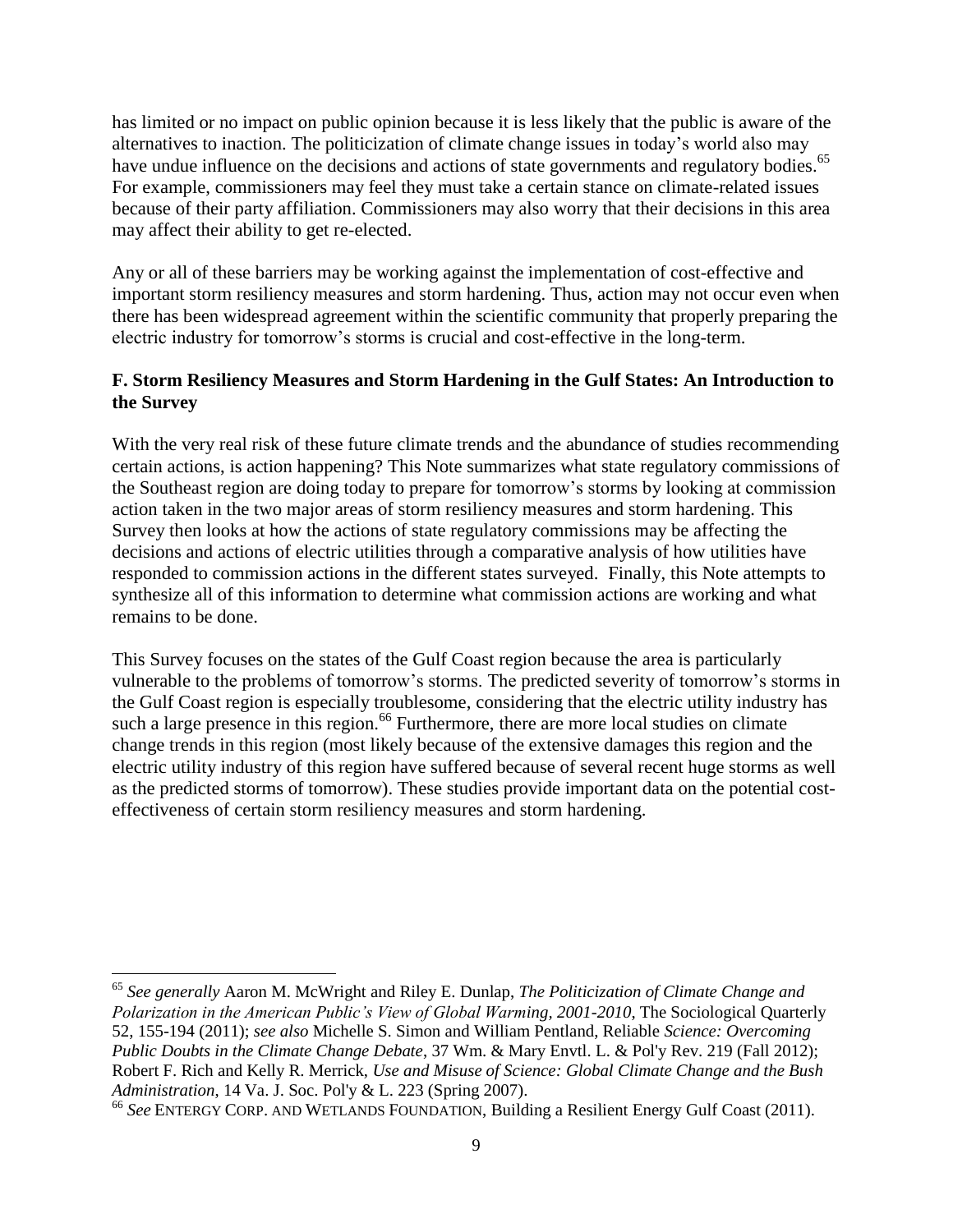## **II. Storm Resiliency and Storm Hardening in the Gulf State Region: A Survey**

## **A. Summary of Survey Method**

The specific states within the Gulf Region that this Note focuses on are Alabama, Florida, Louisiana, Mississippi, and Texas. This Survey summarizes actions taken, if any, by state commissions that involve storm resiliency measures and storm hardening. The Survey further provides information on how utilities have responded to any commission action. The summaries consist of information gathered through researching state laws, commission regulations, orders, and reports. Utility response is based on information provided in public documents filed with the regulatory commission, as well as utility statements and reports. Some studies also contained summaries of utility response. Actions taken and utility responses are further divided into two major sub-areas: (1) commission action related to reporting and (2) substantive action requirements and the specific cost-recovery mechanisms in place regarding storm resiliency measures and storm hardening. While there are several different cost-recovery mechanisms that can be implemented, this study limits the analysis to three major mechanisms: Rate adjustment mechanisms, use of storm reserve accounts, and securitization. This limit does not reflect any opinion on the quality or effectiveness of certain mechanisms as compared to others.

|                | <b>Regulatory Requirements</b>                                                                                                                                              | How often is utility action<br>required?                                                                                                                                | Is there a review<br>and/or approval<br>process involved?                 |
|----------------|-----------------------------------------------------------------------------------------------------------------------------------------------------------------------------|-------------------------------------------------------------------------------------------------------------------------------------------------------------------------|---------------------------------------------------------------------------|
| <b>Alabama</b> | The electric utility<br>$\bullet$<br>company has its<br>emergency plan on<br>file with the<br>commission. $67$ (but it<br>is does not seem to<br>be available<br>publicly). | It only needs to be<br>updated if the<br>company changes its<br>emergency plan. <sup>68</sup>                                                                           | There is no<br>formal review<br>or approval<br>process.                   |
| <b>Florida</b> | <b>Distribution Service</b><br>$\bullet$<br>Reliability Report <sup>69</sup><br><b>Storm Hardening</b><br>٠<br>Plan, which includes<br>storm preparation<br>$\arctan^{70}$  | The Reliability Report<br>$\bullet$<br>must be submitted<br>annually. $^{71}$<br>The Storm Hardening<br>$\bullet$<br>Plan must be updated<br>every three years. $^{72}$ | All reports<br>require<br>approval by<br>the<br>commission. <sup>73</sup> |

#### **B. Commission Action: Resiliency Measures and Storm Hardening**

<sup>67</sup> *See* ALABAMA EMERGENCY MANAGEMENT AGENCY*,* State of Alabama Emergency Operations Plan ESF 12 – 4 (Feb. 1, 2012).

<sup>68</sup> *Id.*

<sup>69</sup> FLA. ADMIN. CODE R. 25-6.0455.

<sup>70</sup> FLA. ADMIN. CODE R. 25-6.0342.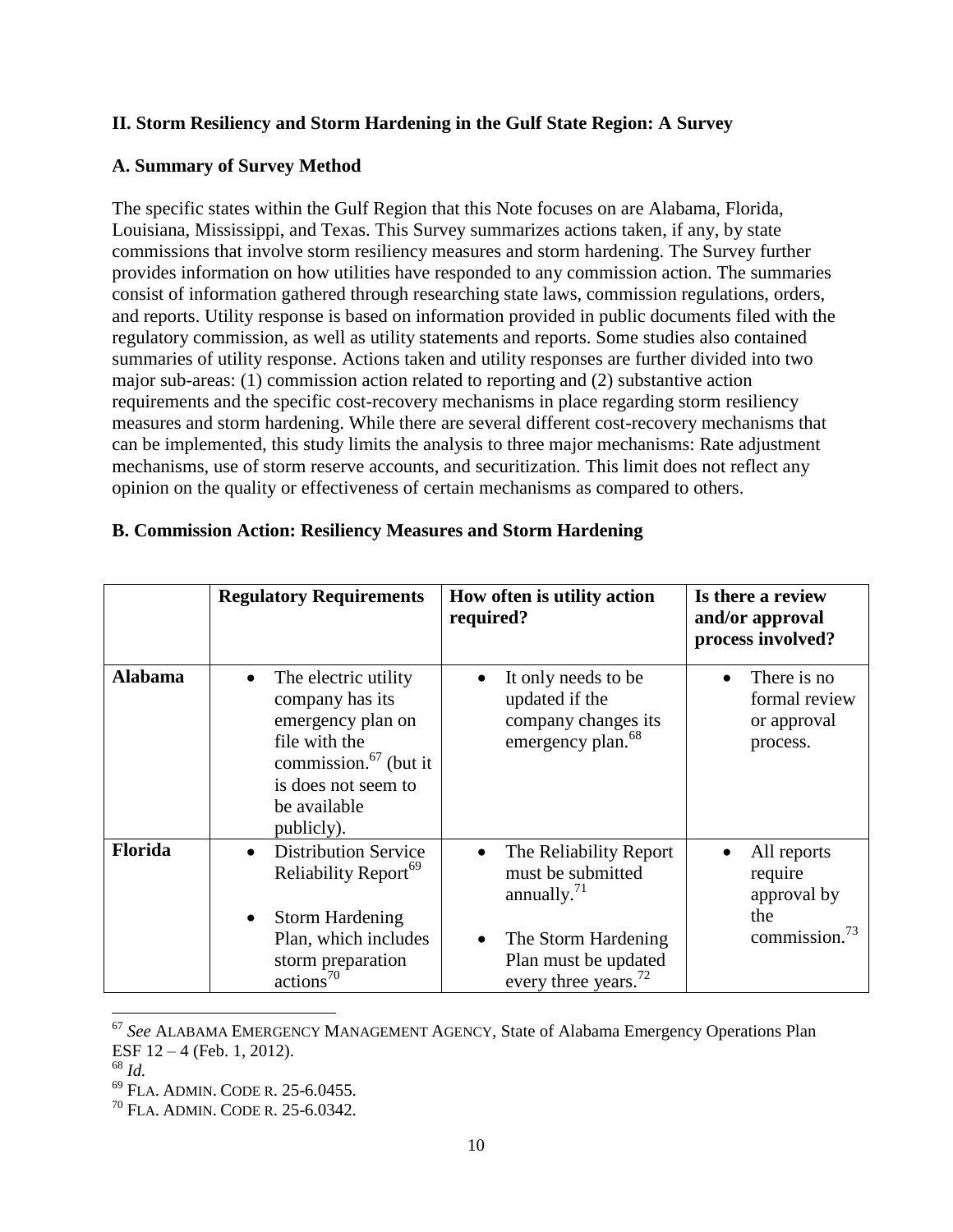| Louisiana   | Emergency response<br>plan <sup>74</sup><br><b>Integrated Resource</b><br>Plan (IRP) Order<br>issued in $2012^{75}$                                                                                                                                                         | <b>Emergency Response</b><br>Plan must be<br>submitted annually. <sup>76</sup><br>After the initial IRP is<br>filed, it must be<br>updated every 4<br>years. <sup>77</sup> | The<br>$\bullet$<br>commission<br>reviews the<br>Emergency<br>Response<br>Plans. $78$<br>The<br>commission<br>has stated it<br>will review<br>and approve<br>IRPs but this<br>is ongoing. $79$ |
|-------------|-----------------------------------------------------------------------------------------------------------------------------------------------------------------------------------------------------------------------------------------------------------------------------|----------------------------------------------------------------------------------------------------------------------------------------------------------------------------|------------------------------------------------------------------------------------------------------------------------------------------------------------------------------------------------|
| Mississippi | No regulations<br>$\bullet$<br>related to storm<br>preparation or storm<br>hardening.<br>Past MS PSC Orders<br>reference post-storm<br>inquiries into actions<br>taken by utilities to<br>prepare for major<br>storms and its<br>response to major<br>storms. <sup>80</sup> |                                                                                                                                                                            |                                                                                                                                                                                                |

 $\overline{\phantom{a}}$ 

<sup>80</sup> *See, e.g.* MS PSC Order (Dec. 13, 2002), Docket No. 02-UN-0526 ("In response to the Commission's inquiry and at the Commission's direction, the Company implemented a number of reliability and customer service improvement programs [in 1998]. In order to allow the Commission to monitor the effectiveness of these programs, the Company keeps the Commission informed on a monthly basis of improvements in customer service. In addition, the Company began to address specific service issues by increased emphasis on the number of field personnel, reliability in underground service, and pole maintenance and inspection programs.").

<sup>71</sup> *See* FLA. ADMIN. CODE R. 25-6.0455 and 25-6.0221(5).

<sup>72</sup> FLA. ADMIN. CODE R. 25-6.0342.

<sup>73</sup> *See supra* notes 72-74.

<sup>74</sup> *See* LA PSC General Order, 1992 WL 609478.

<sup>75</sup> *See* LA PSC Corrected General Order, Docket No. R-30021.

<sup>76</sup> *Supra* 76.

<sup>77</sup> *See* La.P.S.C. Corrected General Order at16, Docket No. R-30021.

<sup>78</sup> *Supra* 76.

<sup>79</sup> *Supra* 79.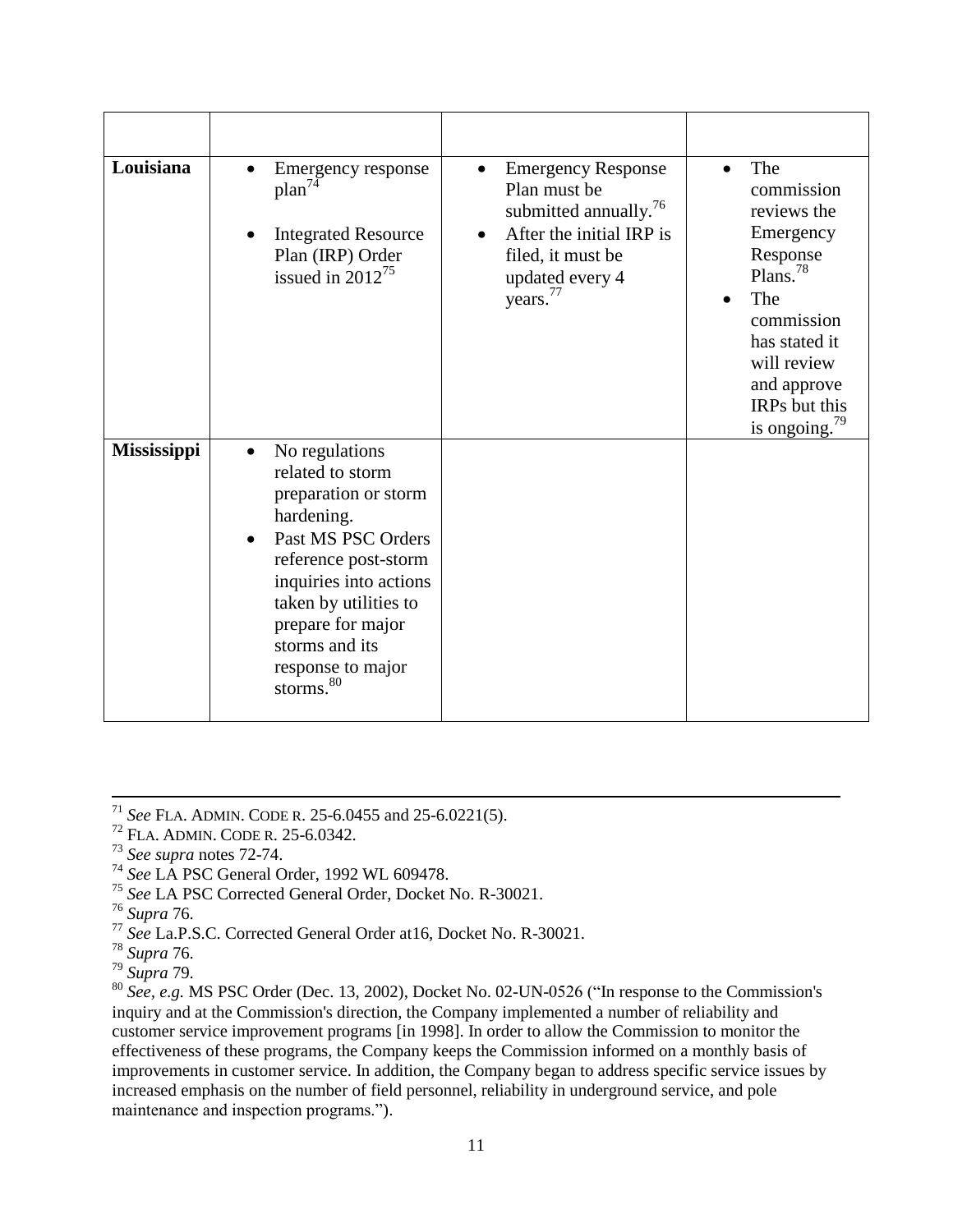| <b>Texas</b> | <b>Service Quality</b><br>$\bullet$<br>Report <sup>81</sup>                                                                    |                            | <b>Emergency Operations</b><br>plan must be reviewed<br>annually by the utility                                                                                              |           | N <sub>o</sub><br>requirements<br>imposed                                                                                                               |
|--------------|--------------------------------------------------------------------------------------------------------------------------------|----------------------------|------------------------------------------------------------------------------------------------------------------------------------------------------------------------------|-----------|---------------------------------------------------------------------------------------------------------------------------------------------------------|
|              | Emergency<br>$\bullet$<br>Operations Plan <sup>82</sup>                                                                        |                            | for accuracy, but it<br>only needs to be re-<br>filed if updated. <sup>85</sup>                                                                                              |           | beyond<br>general<br>reporting                                                                                                                          |
|              | <b>Storm Preparation</b><br>and related Storm<br>Hardening Report <sup>83</sup><br>Vegetation<br>Management Plan <sup>84</sup> | 5 years $86$<br>Vegetation | Storm hardening plan<br>must be updated every<br>Service Quality, Storm<br>Preparation, and<br>Management reports<br>are required to be<br>submitted annually. <sup>87</sup> | $\bullet$ | requirements.<br>The<br>commission is<br>authorized to<br>penalize<br>utilities for<br>violating<br>service<br>quality and/or<br>service<br>reliability |
|              |                                                                                                                                |                            |                                                                                                                                                                              |           | standards.                                                                                                                                              |

While the majority of states surveyed have imposed some standards or requirements regarding storm resiliency measures, the substance of those requirements, the accessibility of the reports or information, and the method through which these requirements are imposed vary widely. This Section discusses the different approaches each state has taken to resiliency and hardening. The only two states of this Survey that have regulations addressing reporting requirements specifically related to storm hardening are Florida and Texas, so we will begin by looking at those two states. 88

#### Florida and Texas

The Florida Public Service commission has adopted several regulations related to hardening and resiliency. Florida's regulatory actions in this area go beyond the other states surveyed in the extent of detail required. For example, utilities must provide supporting performance data in its report on how its facilities are performing (with the goal of identifying highly vulnerable equipment).<sup>89</sup> The commission seems to view resiliency measures as a sub-category of hardening. Its regulation requiring utilities to submit storm hardening plans includes, as one of its primary goals, the reduction of "restoration costs and outage times associated with extreme

 $81$  16 TAC  $\S 25.81$ .

 $82$  16 TAC  $\S$ 25.53.

<sup>83</sup> 16 TAC §§25.94, 25.95.

 $84$  16 TAC §25.96.

<sup>&</sup>lt;sup>85</sup> 16 TAC §25.53.

<sup>&</sup>lt;sup>86</sup> 16 TAC §25.95.

<sup>87</sup> *See* 16 TAC §§25.81; 25.94; 25.96; 25.211.

<sup>88</sup> *See* FLA. ADMIN. CODE R. 25-6.0342; FL PSC Order No.06-0781; *see also* 16 TAC §§ 25.94, 25.95.

<sup>89</sup> FLA. ADMIN. CODE R. 25-6.0455.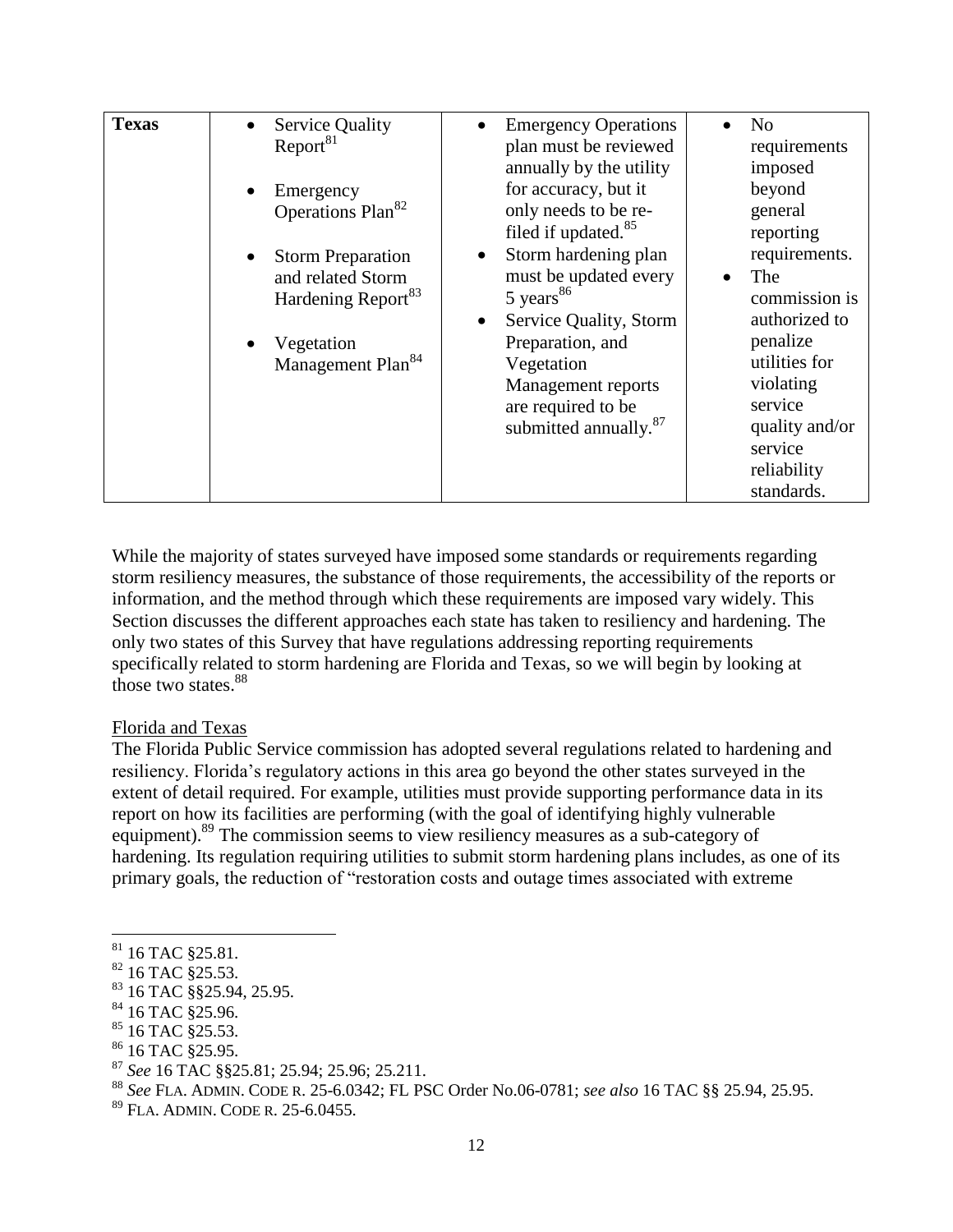weather events," which traditionally falls into the resiliency category.<sup>90</sup> As part of this storm hardening plan, electric utilities must submit a reliability assessment of its facilities, including analysis of its performance during storms as supported by data collection.<sup>91</sup> They must also submit a Disaster Preparedness Plan as part of the storm hardening reports.<sup>92</sup> The commission further emphasized resiliency measures through its statement that the utilities' plans should include information on "lessons learned [from previous storm recovery performance], disaster recovery training, pre-storm staging activities, and post-storm recovery.<sup>"93</sup>

The Florida commission's regulation and related order on the Storm Hardening Report is also the only state commission among the Gulf State commissions surveyed that requires substantive action related to storm hardening from utilities beyond reporting. The reporting requirements mandate utilities to report on activities that the very same regulation orders them to implement. The Storm Hardening Reporting requirements include ten initiatives. The utilities are required to submit detailed report on each initiative, including the scope, timeline, and estimated costs of plans and actions in each initiative. The Florida commission developed these ten initiatives using the results from localized vulnerability assessments completed after the 2005 and 2006 hurricane seasons. The commission used those assessments to develop regulatory requirements that prioritize the most important and cost-effective resiliency and hardening actions for its region. For example, all electric utilities in every state implement some sort of vegetation management plan; many are based upon national standards. However, the Florida commission has adopted specific vegetation management requirements based on localized cost-benefit assessments. While all of the initiatives are worthy storm hardening measures in their most general format, the amount of detail included in the regulation and related Commission Order reflects a very informed, localized approach to storm hardening and resiliency.

The ten initiatives include a three-year trim cycle plan for their distribution facilities (including performance requirements), an audit of Joint-Use Attachment Agreements (in which utilities conduct strength tests on poles with attachments), a six-year Transmission Structure Inspection Program, the development of a plan to upgrade or replace their existing transmission (including any limiting factors), a plan to develop a geographic information system for their transmission and distribution facilities, the development of a program to collect post-storm data for forensic analysis, the development of a program to collect performance data that differentiates between overhead and underground facility performance, the development of a program to increase coordination with local governments, a plan to increase collaborative research and promote cost sharing, and a natural disaster preparedness and recovery plan, outlining their recovery procedures. <sup>94</sup> The Florida commission also implements a review and approval process for these reports, which it takes seriously. The commission has shown, through its previous review and approval sessions, that it would not approve whatever information utilities submitted. The commission went through an extensive review and approval process after the initial reports were

 $90$  FLA. ADMIN. CODE R. 25-6.0342(4).

<sup>91</sup> *See* FLA. ADMIN. CODE R. 25-6.0455 (2006 amendment).

<sup>92</sup> *See* FL PSC Order No. PSC-06-0351-PAA-EI.

<sup>93</sup> *Id.*

<sup>94</sup> *See* FLA. ADMIN. CODE R. 25-6.0342; *see also* FL PSC Order No. PSC-06-035 1-PAA-E1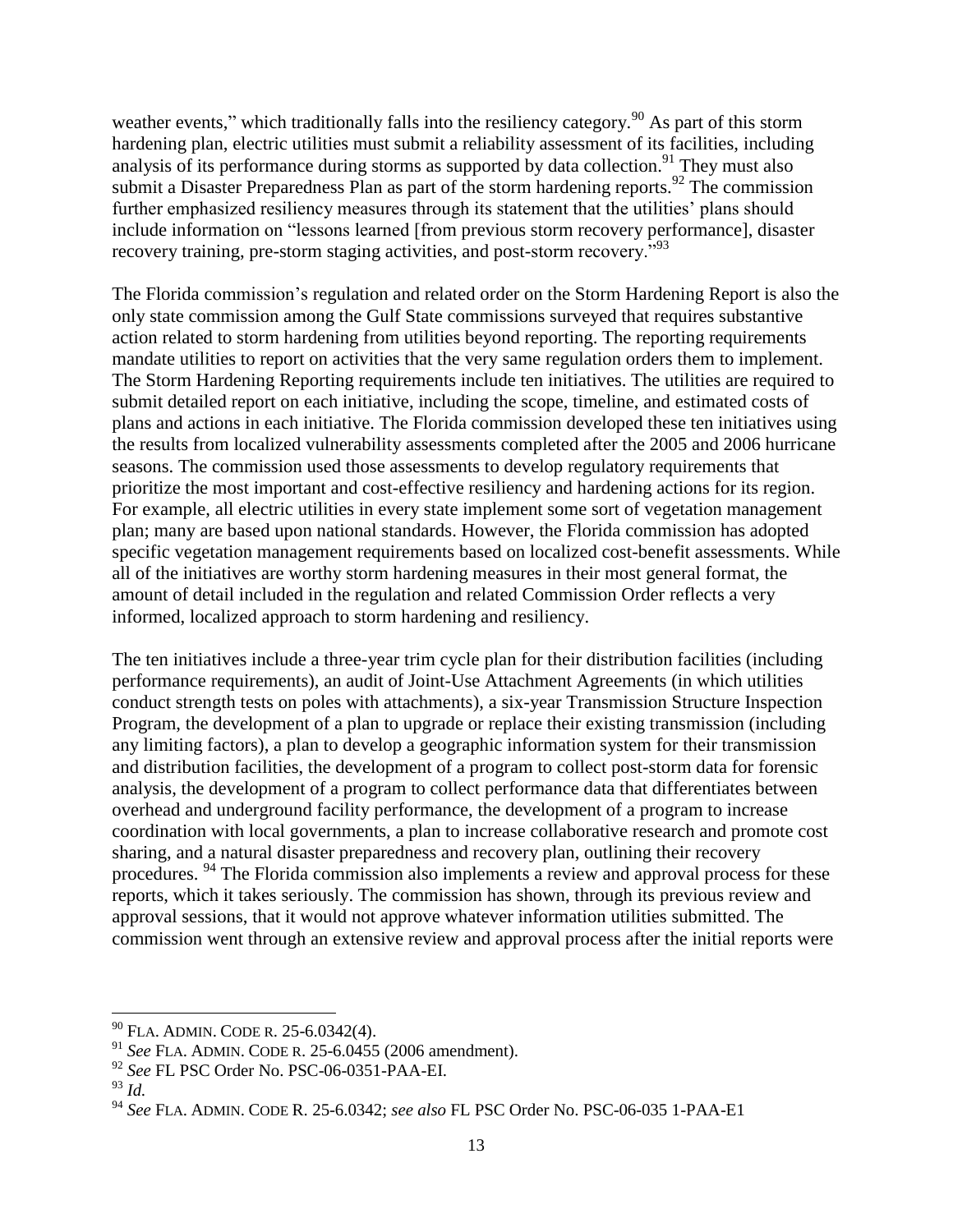filed in 2007, in which the commission rejected some electric utilities' initial reports and required those utilities to revise and re-file their plans again.<sup>95</sup>

The Florida commission also emphasizes collaboration and communication both between the government and the utilities as well as between the utilities themselves. In 2007, the commission required all investor owned utilities within its jurisdiction to assist in funding and participating in a collaborative storm hardening research program with Florida universities and research organizations.<sup>96</sup> In response, the utilities formed a non-profit, member-financed organization to collaborate research efforts, with a particular focus on hurricane wind effects, vegetation management, and undergrounding.<sup>97</sup> The utilities are also easily able to communicate and learn from each other through the commission's use of annual workshops that bring all utilities together to report on their progress with, for example, hurricane preparedness.<sup>98</sup> The Florida commission summarizes much of this collaboration, along with other actions taken in this area, on the "Storm Hardening" section of its website.<sup>99</sup>

It is important to note that much of the Florida commission's initiative in resiliency and hardening was originally due to actions taken by the Florida State Legislature. For example, in 2006, the Florida legislature passed a law requiring the Florida Public Service Commission to conduct a study looking at what should be done to enhance reliability of transmission and distribution grids.<sup>100</sup> This included a sub-requirement that the commission provide an annual report to the Legislature on its actions related to this matter. These actions by the state legislature were the original reason why the Florida Commission implemented all the initiatives discussed above.

Texas has also implemented several regulations related to resiliency and hardening in recent years. In December 2008, the Texas Commission funded an extensive localized vulnerability assessment by Quanta that was completed in  $2011$ .<sup>101</sup> The study recommended several "first" stage" and "second stage" best practices actions that Texas utilities should take.<sup>102</sup> In 2009, the Texas Legislature passed a bill requiring all electric transmission and distribution utilities to report to the Texas Commission describing any activities the utilities undertook related to the identification of areas vulnerable to storm damage, any hardening efforts within those areas, vegetation management activities, and distribution pole inspections.<sup>103</sup> In response to the Quanta study and the legislation, the Texas PUC adopted several new reporting requirements, with a

<sup>95</sup> *See* FLORIDA PUBLIC SERVICE COMMISSION, 2007 Storm Hardening Report to Legislature.

<sup>96</sup> *See* FL PSC Order No. PSC-06-0351-PAA-EI, issued April 25, 2007, in Docket No. 060198-EI.

<sup>&</sup>lt;sup>97</sup> See FLORIDA PUBLIC SERVICE COMMISSION, Report to Legislature on Storm Hardening Efforts 23-25 (2007).

<sup>98</sup> *See* FLORIDA PUBLIC SERVICE COMMISSION, Storm Workshops, *available at* 

http://www.psc.state.fl.us/utilities/electricgas/stormworkshops/default.aspex <sup>99</sup> *See* FLORIDA PUBLIC SERVICE COMMISSION, Storm Hardening, *available at* 

http://www.floridapsc.com/utilities/electricgas/eiproject/index.aspx

<sup>&</sup>lt;sup>100</sup> See section 19, of Chapter 2006-230, Laws of Florida.

<sup>&</sup>lt;sup>101</sup> See TEXAS PUBLIC UTILITY COMMISSION, 2011 Report to Legislature.

<sup>&</sup>lt;sup>102</sup> See generally OUANTA TECHNOLOGY, "Cost-Benefit Analysis of the Deployment of Utility

Infrastructure Upgrades and Storm Hardening Programs", TX PUC Project No. 36375.

<sup>103</sup> *See* H.B. 1831, 81st Tex. Leg. (2009).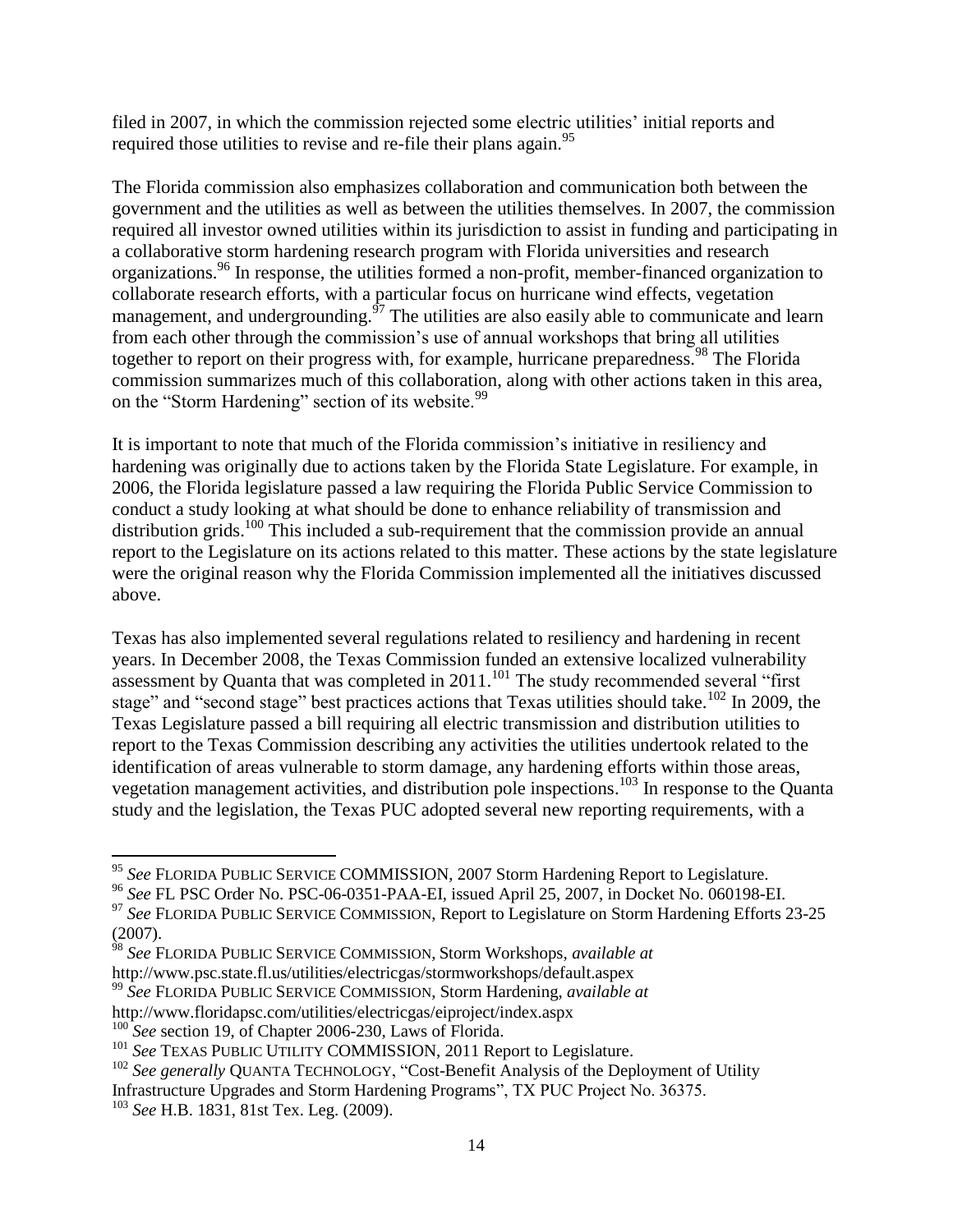particular focus on resiliency measures such as emergency response planning.<sup>104</sup> Utilities must provide specific information regarding their critical load assessments, their prioritization lists for returning service during an emergency, and their emergency communications plans. All electric utilities must also conduct an annual drill to test and evaluate their emergency response plans, and an affidavit must be submitted ensuring the commission that all personnel are familiar with emergency procedures.

The Texas Commission also adopted a regulation in 2009 that requires all utilities to submit an annual report identifying any activities they have undertaken related to emergency operations planning and to identify the most vulnerable service areas and facilities.<sup>105</sup> This report must also include information on any activities utilities undertook related to vegetation management and distribution pole inspections to prevent damage in severe weather.<sup>106</sup> The specific details the commission required from utilities in these reports were primarily based upon the localized vulnerabilities identified in the Quanta Study. In 2010, the Texas Commission adopted additional reporting requirements related to electric utilities' storm hardening activities. The commission required additional information to be included in the five-year plans that utilities submitted to the regulatory body. The utilities had to provide details of any plans they had to harden their infrastructure for storms through construction standards, their hazard tree identification and mitigation plans, and their smart grid improvement plans related to storm recovery and fast outage response.<sup>107</sup> However, the commission emphasized repeatedly that while it was requiring reporting on these areas, it was not establishing any requirements to take specific actions. 108 Texas also considered and rejected requiring utilities to report on the projected costs for the projects or setting performance goals for any of the initiatives.<sup>109</sup>

Even though the commission does not require action from utilities beyond reporting, the Texas Legislature has given the commission statutory authority to penalize utilities for certain violations such as failing to file reports on time or failing to follow general service reliability standards.<sup>110</sup> The commission does exercise this power, as evidenced through its list of penalties that was included in its 2013 Annual Report to the Texas Legislature.<sup>111</sup>

Similar to the approach taken by the Florida Commission, the Texas Commission has attempted to provide the public, the electric utilities, and all other major stakeholders with a comprehensive source of information on the topics of resiliency and hardening. The Texas Utility Commission, along with two other Texas regulatory commissions, recently prepared an extensive "Energy Assurance Plan" that was published in November 2012. This report summarized the general strategy utilized by the commission along with major actions taken to address the preparation

<sup>104</sup> *See* 16 TAC §25.53.

<sup>105</sup> *See* 16 TAC §25.94.

<sup>106</sup> *See id.*

<sup>107</sup> *See* 16 TAC §25.95.

<sup>108</sup> *See* TX PUC Order Adopting §25.95, Project No. 37475; TX PUC Order (May 12, 2011), Docket No. 38339 (§25.95 "did not require any utility to undertake any specific storm-hardening initiatives.")

<sup>&</sup>lt;sup>109</sup> See TX PUC Order Adopting §25.95, Project No. 37475.

<sup>110</sup> *See* 16 TAC §25.8

<sup>&</sup>lt;sup>111</sup> See TEXAS PUBLIC UTILITY COMMISSION, 2013 Report to Legislature, for a report of the penalties issued by the Commission in 2010-2011.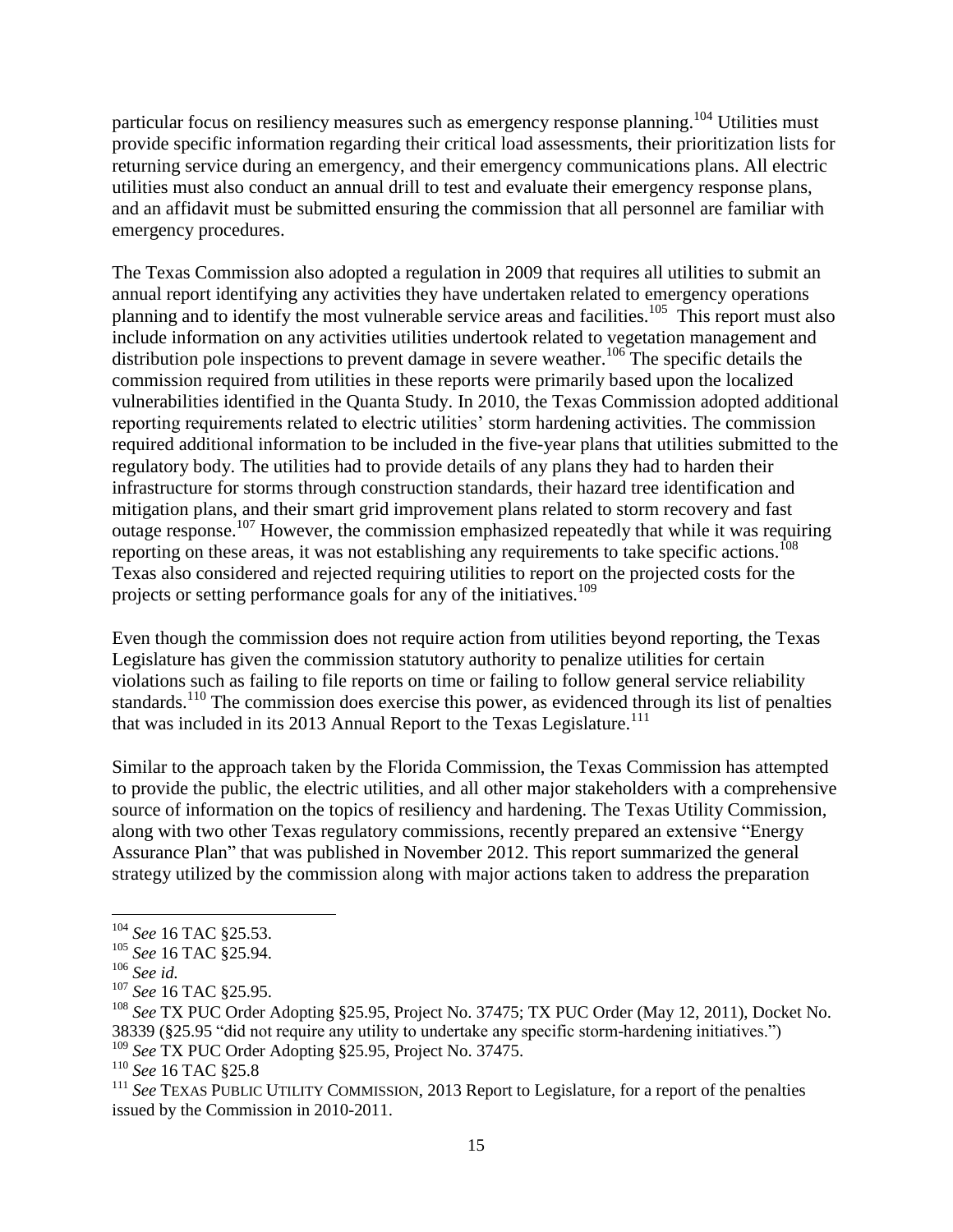and response to the general threat of natural disasters, including storm resiliency and hardening actions.<sup>112</sup> The Texas Commission has also funded several electric projects that are related to hardening and resiliency, a summary of which is provided on its website. $113$ 

Many actions taken by the Texas Commission were also, as in Florida, initiated by the Texas State Legislature. As a result of the Legislature's interest in these areas, the Texas Utility Commission's Annual Reports to the Legislature are very useful sources of information for action taken related to resiliency and hardening.

#### Alabama, Louisiana, and Mississippi

In contrast to Florida and Texas, the commissions of Louisiana, Alabama, and Mississippi have not adopted any significant regulations related to hardening or resiliency. There are no major regulations on these topics in these three states, but the Louisiana Commission did pass some resiliency requirements through Commission Orders. In 1992, the commission issued an Order requiring electric utilities to submit emergency response plans annually.<sup>114</sup> The Order requires that utilities report on "their plans for continuation and restoration of service in the event of generation failure and restoration of service where inclement weather or natural disaster has caused disruption. These plans shall include specific and detailed information as to how the plan shall be carried out."<sup>115</sup> While the Order requires that plans are revised, as needed, annually and are reviewed by the commission, an extensive search did not reveal any public hearings or Orders by the commission following up on this original Order.<sup>116</sup> Thus, it is difficult to determine what action is actually being taken within the commission to review these plans, if any.

In 2008, in response to Hurricane Gustav, the Louisiana Commission opened a rulemaking docket to discuss the costs and benefits of "potential methods to decrease the vulnerability of electric utility distribution infrastructure in response to severe weather events."<sup>117</sup> The docket discussion was focused primarily on the costs and benefits of undergrounding distribution facilities and hardening the infrastructure through distribution pole replacement.<sup>118</sup> The assessment seems to have been primarily based on utility feedback to certain questions related to those two areas.<sup>119</sup> The commission Staff ultimately advised the commission against passing any

<sup>112</sup> *See generally* TEXAS PUBLIC UTILITY COMMISSION, Texas Energy Assurance Plan (Nov. 2012), *available at* 

http://www.puc.texas.gov/industry/electric/reports/energy\_assurance/Energy\_Assurance\_Plan-Texas.pdf. <sup>113</sup> *See* TEXAS PUBLIC UTILITY COMMISSION, Electric Projects, *available at*

https://www.puc.texas.gov/industry/projects/electric/ElectricProjectIndex.aspx. (See, for example, Project #38257 "Project to Investigate Best Practices in Vegetation Management for Utilities")

<sup>114</sup> *See* LA PSC General Order (Nov. 16, 1992), 1992 WL 609478 (La. P.S.C.).

 $^{115}$  *Id.* 

<sup>&</sup>lt;sup>116</sup> The search included a full text search for "Emergency Service Plan" and related terms on two legal databases and the online docket and order searches available through the Louisiana Public Service Commission website.

<sup>117</sup> *See* LA PSC Docket No. R-30821.

<sup>118</sup> *See id.*

<sup>119</sup> *See id.*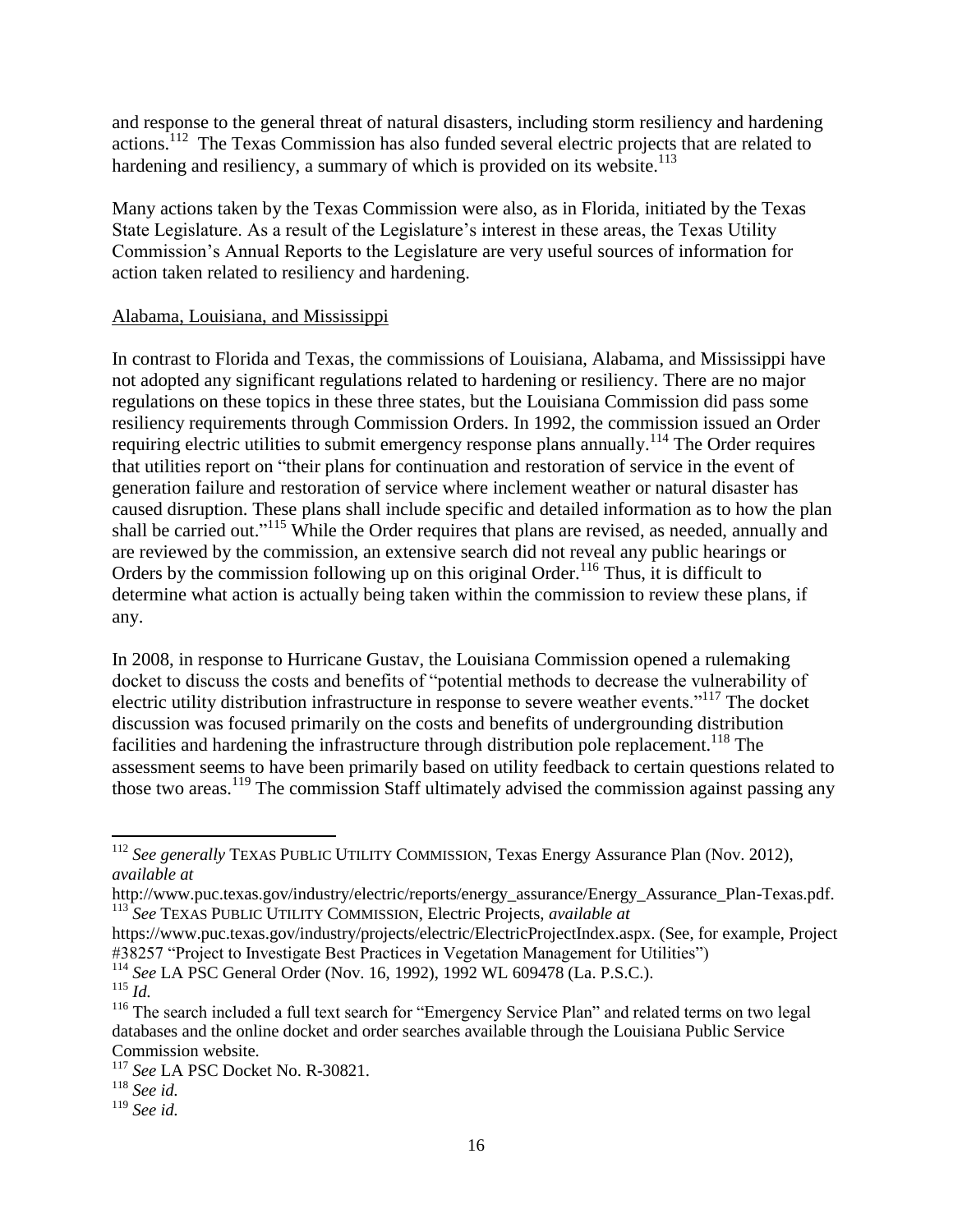state-wide mandates, stating that any mandates would not be cost-effective. The Staff advised that it was best to allow utilities the flexibility to develop their own plans.<sup>120</sup>

In 2012, the Louisiana Commission adopted a regulation requiring utilities to file Integrated Resource Plans detailing their five-year resource planning efforts.<sup>121</sup> This regulation includes a requirement that utilities provide information on projects and planning related to reliability of their infrastructures generally. Reliability projects would theoretically include resiliency or hardening plans but this is not specifically required.

As discussed above, the Louisiana Commission's public records indicate that the commission has not taken any significant regulatory action related to hardening or resiliency, yet the commission's Five-Year Strategic Plans from both 2010 and 2013 (filed as required by the state), include several descriptions of various emergency response planning activities that serve to advance the Louisiana State Outcome Goal of Hurricane Protection and Emergency Preparedness.<sup>122</sup> The commission states that its oversight "involves the filing of electric utilities of annual Emergency Service Plans with the PSC; performance under the State Plan; response coordination and resource allocation following disasters; and docketed audits of utility planning and performance following a disaster."<sup>123</sup> It also states that its Office of General Counsel "conducts investigations, hearings, and rulemakings" to determine whether utilities are prepared for storm response "consistent with best practices of the industry."<sup>124</sup> However, there are no easily accessible public records to verify these statements. There seems to be a discrepancy between these commission statements and its public records.

One interesting aspect about Louisiana's regulatory system is its divided approach to the supervision of its electric utilities. It is the New Orleans City Council, not the Louisiana Public Service Commission, which has general regulatory authority over electric utilities providing services within its jurisdiction.<sup>125</sup> Thus, the City of New Orleans normally has the power to regulate the rates and services provided within city limits by two electric utilities: Entergy New Orleans, Inc. and the portion of Entergy Louisiana, L.L.C. that is located in Orleans Parish.<sup>126</sup> The City Council has handled storm hardening and resiliency differently than the commission. For example, the City Council has conducted storm investigations on numerous occasions, reviewing Entergy's storm preparation and response. In February of 2013, Entergy filed an extensive report, for review by the Council, summarizing its resiliency and hardening actions

l

<sup>120</sup> *See* LA PSC Docket No. R-30821, Report by Staff dated January 28, 2009.

<sup>121</sup> *See* LA PSC Corrected General Order, Docket No. R-30021.

<sup>&</sup>lt;sup>122</sup> See Strategic Plan of the Louisiana Public Service Commission (FY 2014-2015 through FY 2018-2019), Louisiana Public Service Commission (June 2013); Strategic Plan of the Louisiana Public Service Commission (FY 2011-2012 through FY 2015-2016), Louisiana Public Service Commission (July 2010).  $^{123}$  *Id.* 

 $124$  *Id.* 

 $125$  This long-standing authority in Louisiana is derived from the Louisiana Constitution's grant of home rule. *See* LA. CONST. art 6, § 4; *see also* State v. City of New Orleans, 91 So. 533 (La. 1922). <sup>126</sup> *See generally* CITY OF NEW ORLEANS UTILITY COMMITTEE, *available at* 

[http://www.nolacitycouncil.com/committees/committee\\_utility.asp;](http://www.nolacitycouncil.com/committees/committee_utility.asp) *see also* ENTERGY NEW ORLEANS, About Us, *available at* http://www.entergy-neworleans.com/about\_entergy/default.aspx.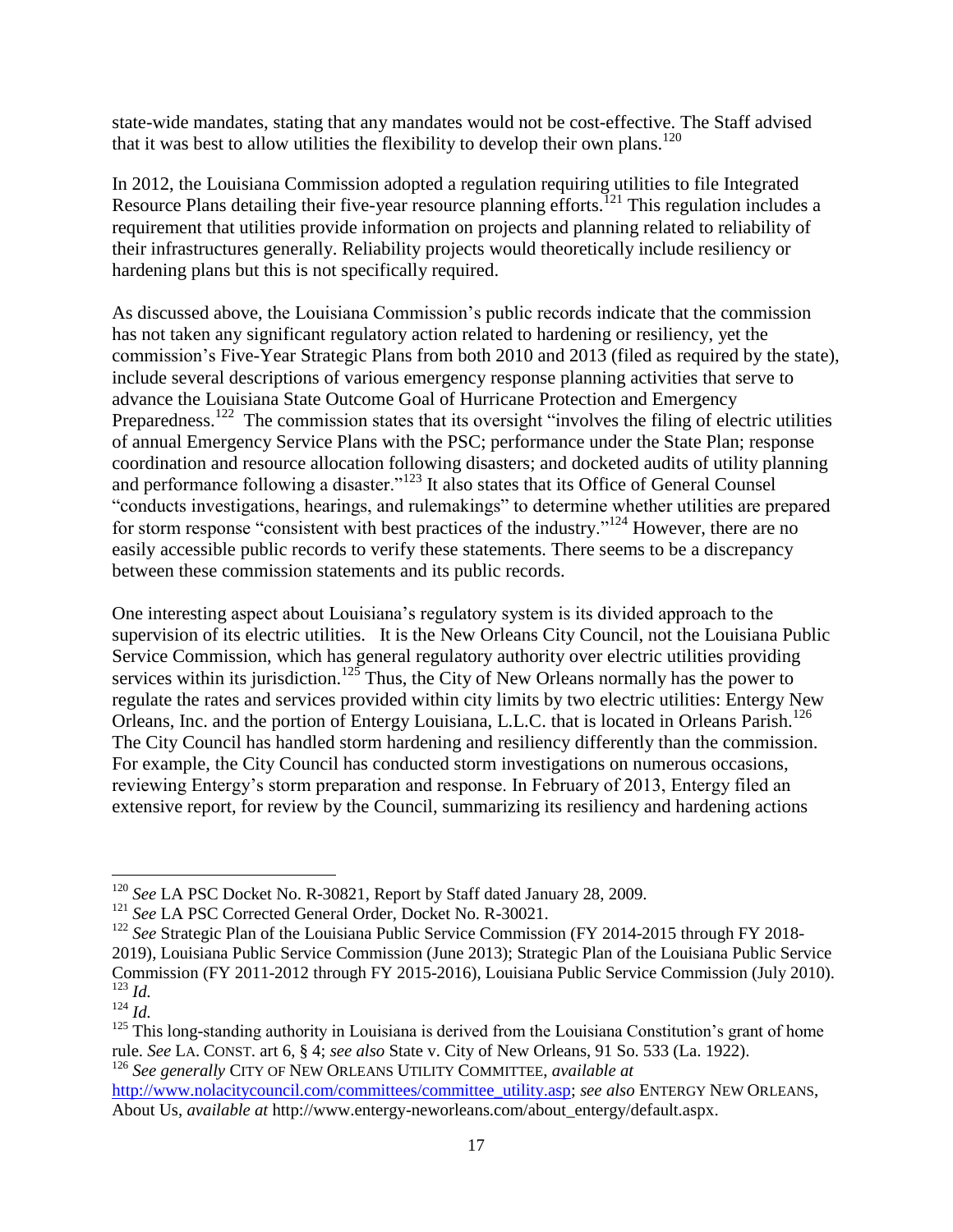taken after Hurricane Isaac as required by recently-adopted City Council's Resolutions.<sup>127</sup> This survey does not include a full summary of New Orleans regulations related to resiliency and hardening but references some actions taken by the City Council as a useful comparison to actions taken (or not taken) by the Louisiana Public Service commission.

As with Louisiana, Alabama also has no major regulations related to hardening and resiliency. The Alabama Commission only regulates one investor-owned utility: Alabama Power. Certain government documents refer to an emergency plan that the commission apparently requires the utility to have on file: the State of Alabama's Emergency Operations Manual notes that Alabama Power's emergency plan is on file with the commission. However, there is no reference to this plan on the Alabama Commission's website or in any Commission Order within its archives. In addition, a search of AL PSC's Orders resulted in zero findings for any AL PSC Order using the terms "storm hardening" or "storm response."<sup>128</sup>

The Alabama Commission (along with Mississippi) requires some resiliency action from its electric utility as a result of its automatic adoption of the national standards set by National Electric Safety Code (NESC), which includes some requirements related to vegetation management.<sup>129</sup> The Alabama Commission also requires that Alabama Power keep records related to service interruptions, including analysis of causes to determine prevention. However, Alabama's requirements on this matter are the same as federal standards set by the Federal Energy Regulatory Commission (FERC).<sup>130</sup>

It is important to note that Alabama has not had a public rate case in over 30 years. The Alabama Commission allows Alabama Power to adjust its charges each year without any public evidentiary hearing.<sup>131</sup> While Louisiana and Mississippi use a similar rate-setting mechanism, Alabama is especially worrisome because it does not offer the public any meaningful way to participate in rate cases.<sup>132</sup> This may be part of the reason why extensive research on hardening and resiliency in Alabama did not result in much success.

Research on the last state of the Survey, Mississippi, also did not reveal any significant requirements in place regarding storm resiliency or hardening measures. Its most significant period of action related to hardening and resiliency, at least action which is supported by public records, occurred after the 2006 hurricane season. The Mississippi Commission spent a significant amount of time reviewing the adequacy of the utilities' responses to the 2005 hurricanes, their storm recoveries, and related costs. However, this process did not evolve into a

<sup>127</sup> *See* Entergy Hurricane Isaac Report filed Feb. 6, 2013 in NO Council Docket No. UD-12-04; *see also*  Council of the City of New Orleans Resolution Nos. R-12-332 and R-12-426

<sup>&</sup>lt;sup>128</sup> The search, conducted on two legal databases, also included attempts to find similar terms such as "disaster preparedness" and "mitigation" as well as specific program terms such as "pole inspection" and "vegetation management."

<sup>129</sup> *See* ALA. ADMIN. CODE R 770-X-3-.01 (2013).

<sup>130</sup> *See* ALA. ADMIN. CODE R. 770-X-3-.16 (2013).

<sup>&</sup>lt;sup>131</sup> This occurs through the use of what is called Rate Stabilization and Equalization Mechanism.

<sup>132</sup> *See generally* David Schlissel & Anna Sommer, *Public Utility Regulation Without the Public: The Alabama Public Service Commission and Alabama Power* (The Institute for Energy Economics & Financial Analysis 2013).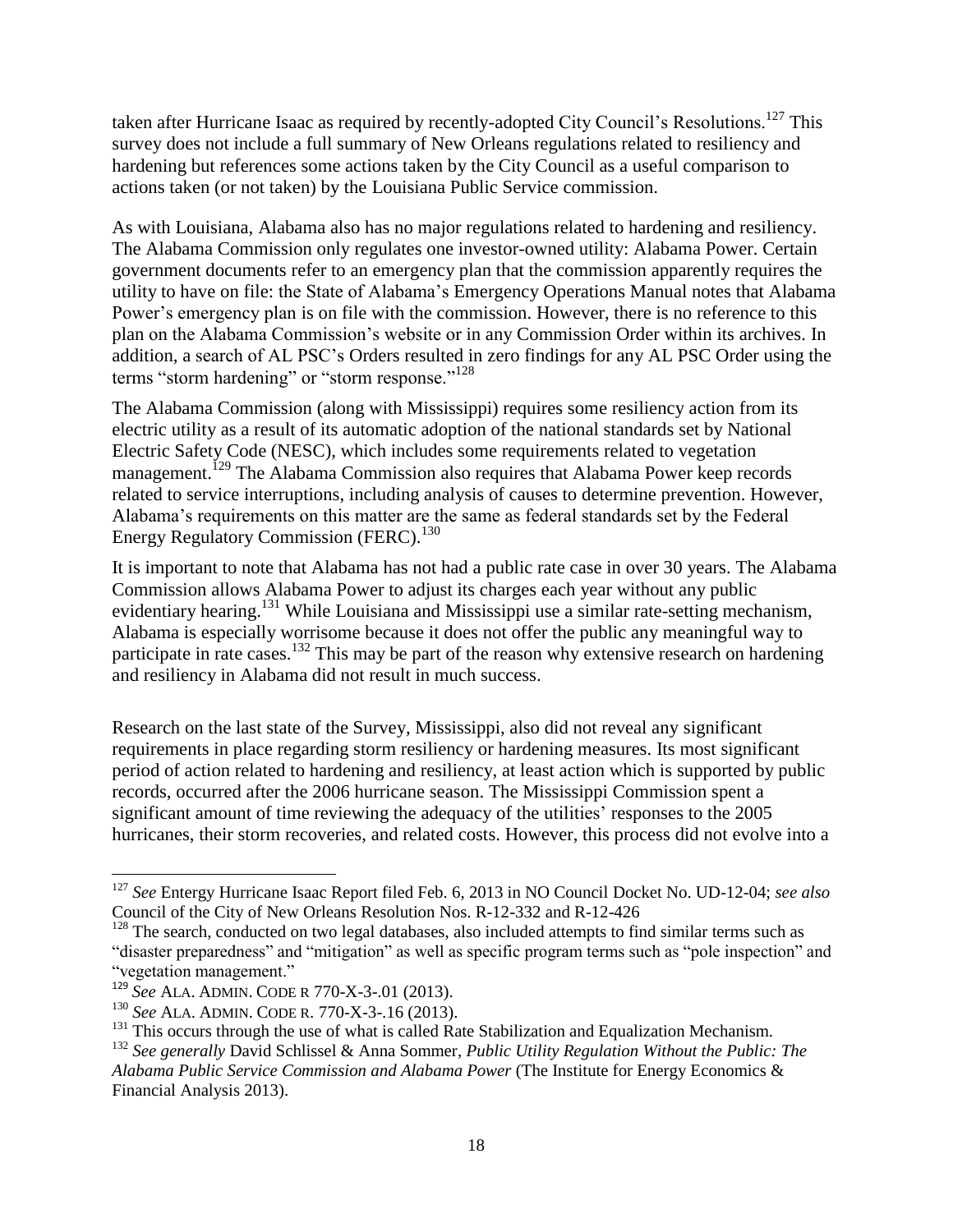permanent regulatory fixture. Currently, there are some procedures through which the commission reviews utility action in these areas, but they are only related to cost-recovery, as discussed in the next section. Several commission documents reference some type of continuing review process for analyzing electric utilities' emergency response plans or reliability actions, and some documents filed with the commission even offer details on those plans.<sup>133</sup> However, these plans do not seem to be reviewed in a public setting, nor are they easily accessible through the commission's public records. As with Alabama and Louisiana, whatever review process the commission may currently conduct seems to be done primarily behind closed doors, making it difficult to determine how thorough it approaches utility action related to resiliency and hardening.

<sup>133</sup> *See, e.g.* MS PSC Order 2012UA358 (August 2013), which mentions storm-hardening projects; MS PSC Docket No. 2005-UA-0555; *see also* MS PSC Order (Dec. 13, 2002), Docket No. 02-UN-0526.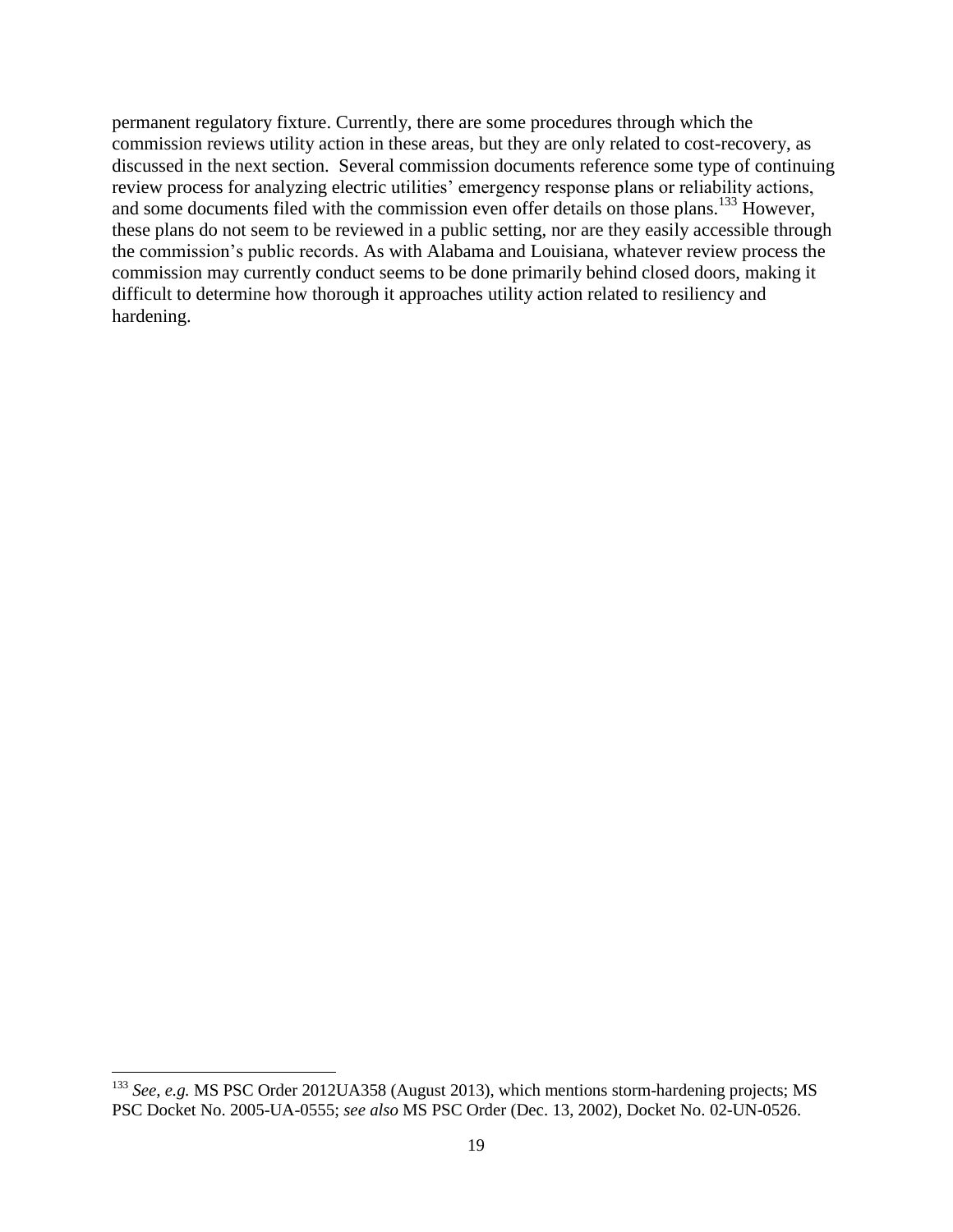## **B. Cost-Recovery Mechanisms Used by State Commissions**

All of the commissions have required or allowed some use of cost-recovery mechanisms related to post-storm recovery costs. For example, all state commissions included in this Survey utilize storm reserve accounts in some manner. Some commissions also allow (but do not require) utilities to use their storm reserve funds to invest in reliability-related projects. Some commissions, however, have gotten more creative with their use of such mechanisms. Florida, for example, has implemented certain cost-recovery mechanisms to ease the financial barrier for customers concerning undergrounding new facilities.

This section explores the various uses of cost-recovery mechanisms by commissions in the five states surveyed.

| <b>States</b>  | <b>Cost-Recovery Mechanisms</b>                                                                                                                                                                                                                                                                                                                                                                                                                                                                                                                                                                                                               |
|----------------|-----------------------------------------------------------------------------------------------------------------------------------------------------------------------------------------------------------------------------------------------------------------------------------------------------------------------------------------------------------------------------------------------------------------------------------------------------------------------------------------------------------------------------------------------------------------------------------------------------------------------------------------------|
| <b>Alabama</b> | Storm Reserve Account, with cost-<br>$\bullet$<br>recovery allowed through rider. <sup>134</sup>                                                                                                                                                                                                                                                                                                                                                                                                                                                                                                                                              |
| Florida        | Storm hardening-related costs are<br>$\bullet$<br>approved through hardening report<br>process. Costs are recovered through a<br>related tariff filing. <sup>135</sup><br>In 2005, FL Legislature passed FL.<br>Stat. Ann. §366.8260 on storm<br>recovery financing. Storm recovery<br>charge, storm reserve account and issue<br>to finance with storm-recovery<br>bonds. $^{136}$<br>FL PSC amended §25-6.0143 to allow<br>$\bullet$<br>utilities to establish storm reserve<br>accounts, and allow utilities to petition<br>to recover costs through "a surcharge,<br>securitization, or other cost-recovery<br>mechanism." <sup>137</sup> |
| Louisiana      | 2007: Legislature passed the Louisiana<br>$\bullet$<br>Utilities Restoration Corporation Act,<br>creating nonprofit to issue bonds for<br>storm restoration costs. LUPC issued<br>financing orders authorizing the LURC<br>to borrow the proceeds of system                                                                                                                                                                                                                                                                                                                                                                                   |

l <sup>134</sup> *See* AL PSC Docket No. U-2556.

<sup>&</sup>lt;sup>135</sup> *See FLA. ADMIN. CODE R. 25-6.064* (Contribution-in-Aid-of-Construction (CIAC))

<sup>136</sup> *See* FL. STAT. ANN. §366.8260.

<sup>137</sup> *See* FLA. ADMIN. CODE R. 25-6.0143.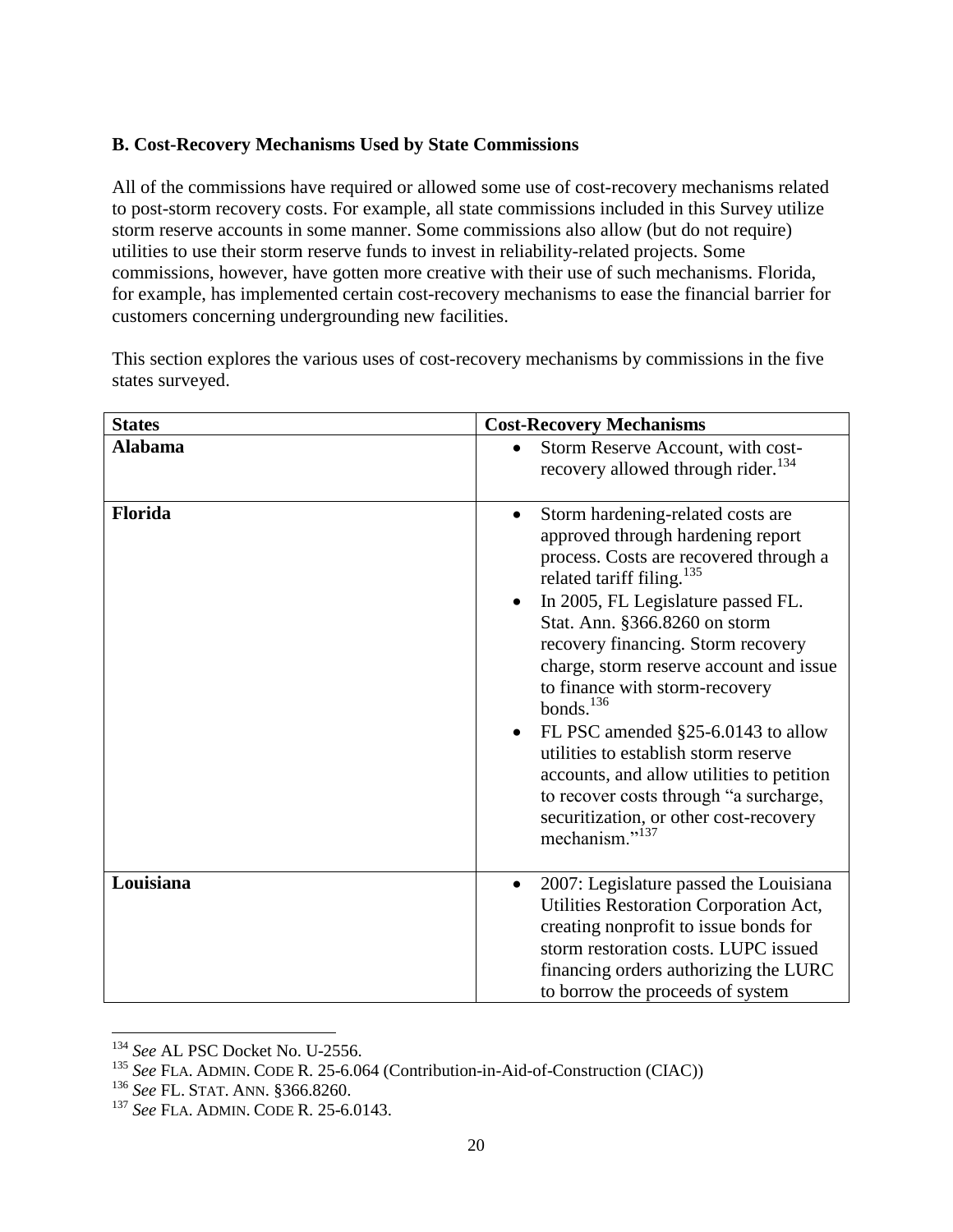|                    | restoration bonds. LURC also required<br>utilities to file an annual report with<br>LUPC. <sup>138</sup><br>Storm Reserve accounts. <sup>139</sup>                                                                                                                                |
|--------------------|-----------------------------------------------------------------------------------------------------------------------------------------------------------------------------------------------------------------------------------------------------------------------------------|
| <b>Mississippi</b> | State legislature passed 2006<br>Hurricane Katrina Electric Utility<br>Customer Relief and Electric Utility<br><b>System Restoration Act authorized</b><br>commission to approve issuance of<br>securitized storm bonds. <sup>140</sup><br>Storm Reserve Accounts. <sup>141</sup> |
| <b>Texas</b>       | $2009$ : S.B. 769 provides for<br>securitization methods for storm<br>recovery costs. <sup>142</sup><br>2011: Implemented the use of a rate<br>$\bullet$<br>adjustment mechanism for reliability-<br>related costs through TX PUC<br>§25.243.143                                  |

#### Florida and Texas

This section again begins with a summary of actions taken by Florida and Texas. In Florida, the commission has adopted a general regulation regarding storm-recovery costs. This regulation is much more detailed than those of other states. The regulation includes examples of what specific types of costs electric utilities can be expected to recover from the storm reserve account and what costs are not acceptable to charge to the account.<sup>144</sup> Florida has also separated its cost review and cost-recovery mechanisms related to storm hardening and storm recovery. Storm hardening costs are reviewed separately from other costs, as part of the storm hardening report review, and those approved costs are recovered through a tariff. In contrast, costs related to storm recovery are recovered through funds in the utility's storm reserve account.<sup>145</sup>

The Florida Commission has also taken an interesting approach to cost-recovery related to undergrounding. Prior to 2006, customers who requested underground facilities were responsible for the cost difference comparable to the cost of an overhead facility, implemented through a Contribution-in-Aid-of-Construction (CIAC) tariff.<sup>146</sup> This approach is similar to the other Gulf

<sup>138</sup> *See* LA RS §45:1311.

<sup>139</sup> *See* LA PSC Docket Nos. U-29203- B, - C and –D (2007).

<sup>140</sup> *See* H.B. 1498, 2006 Regular Session (Mississippi).

<sup>141</sup> *See, e.g.* MS PSC Docket No. 2010-UN-436.

<sup>142</sup> *See* S.B. 769, 83rd Tex. Legis. (2013).

<sup>&</sup>lt;sup>143</sup> *See S.B. 1693*, 81<sup>st</sup> Tex. Legis. (2011); *see also* 16 TAC §25.243.

<sup>144</sup> *See* FLA. ADMIN. CODE R. 25-6.0143

<sup>145</sup> *Id.*

<sup>&</sup>lt;sup>146</sup> See FLORIDA PUBLIC SERVICE COMMISSION, 2007 Storm Hardening Report to Legislature.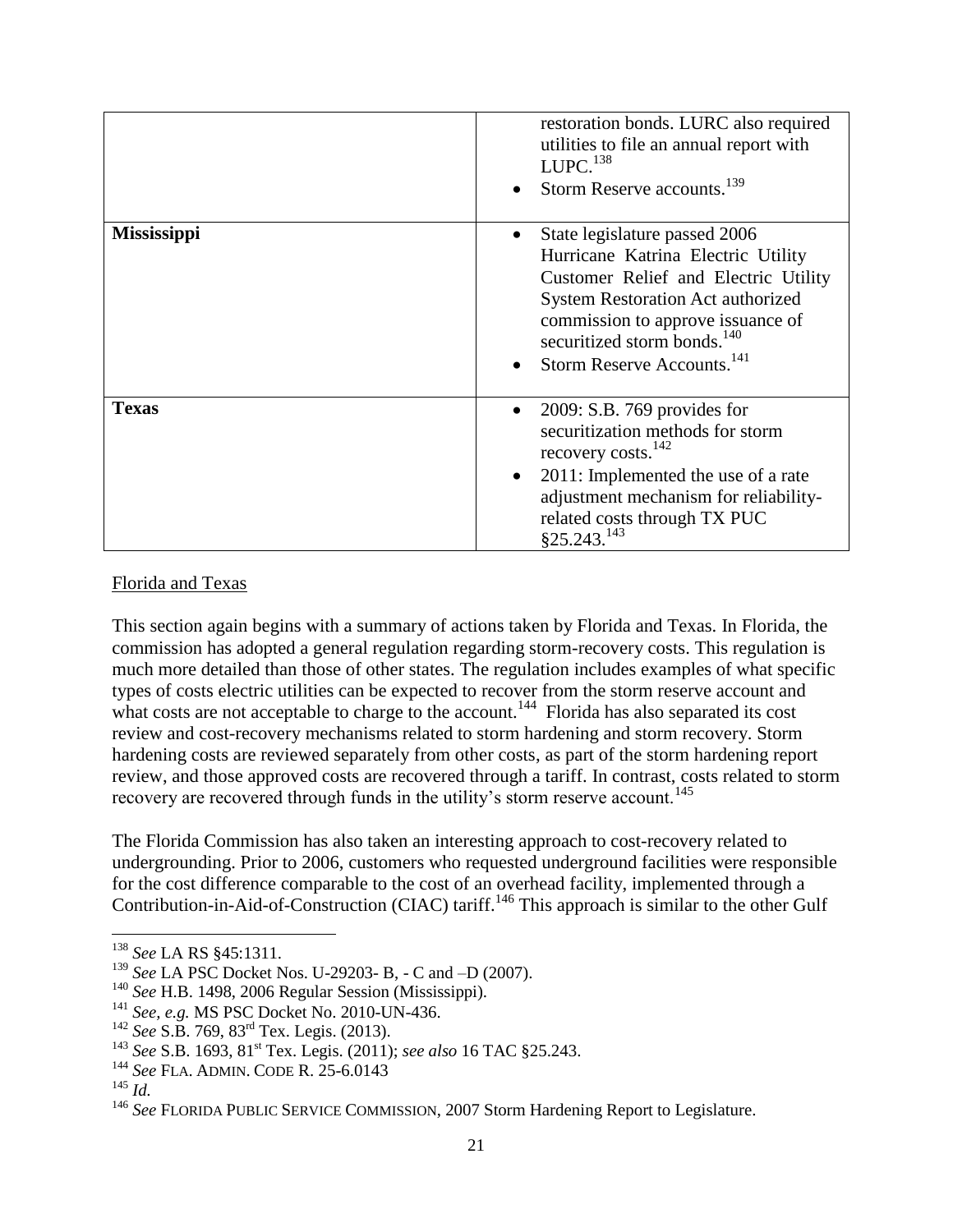States surveyed. This was a significant deterrence for customers due to the high up-front costs. In 2006, the commission reduced this barrier for customers significantly. The commission implemented new requirements, which mandated that utilities do a more extensive comparable cost analysis in determining the CIAC, which also needed to include long-term operating costs and benefits (reducing the difference due to undergrounding's long-term benefits). Additionally, the commission allowed for the costs to be allocated among a more widespread basis of customers if there proved to be quantifiable benefits for more than just the immediate customers. The commission endorses spreading the costs over time instead of requiring the investment from customers upfront.<sup>147</sup>

Texas has also taken advantage of several cost-recovery mechanisms in this area. As with all of the states surveyed, the Texas Utility Commission's use of cost-recovery mechanisms originated through state legislation. In 2009, the Texas legislature amended the Utilities Code, adding Tex. Util. Code Ann. §36.401, which allowed for a more timely recovery of system restoration costs and the use of securitization financing to recover these costs.

Like Florida, the Texas Commission has also largely separated the review process for cost recovery associated with storm hardening. In 2011, the Texas Commission adopted §25.243, which approved the use of a Distribution and Transmission Cost Recovery Factor (DCRF).<sup>148</sup> The DCRF provided utilities with a more efficient and timely recovery for certain investments as utilities were allowed to make up to four requests in between rate cases to recover costs regarding prudent storm restoration and hardening investments.<sup>149</sup> The commission again adopted this rule in response to Texas legislation.<sup>150</sup>

## Alabama, Louisiana, and Mississippi

All of the state commissions of this Survey require or allow the use of storm reserve accounts. While the Texas Commission, interestingly, has not adopted a specific regulation requiring storm reserve accounts, the commission has authorized storm reserve accounts for all electric utilities when the utilities requested such accounts in various rate cases.

Unlike Florida and Texas, the other three states in this Survey do not separate the review process for costs related to storm hardening or resiliency from costs related to storm recovery. The Mississippi Commission allows electric utilities to use their storm reserve funds for both storm restoration costs as well as storm preparation.<sup>151</sup> Additionally, in response to the devastation caused by Hurricane Katrina, the Mississippi state legislature passed the 2006 Hurricane Katrina

<sup>147</sup> *See* FLORIDA PUBLIC SERVICE COMMISSION, 2007 Storm Hardening Report to Legislature; *see also* FL PSC Docket Nos. 060172-EU and 060173-EU.

<sup>148</sup> *See* 16 TAC §25.243.

<sup>149</sup> *Id.*

<sup>&</sup>lt;sup>150</sup> *See* S.B. 1693, 81<sup>st</sup> Tex. Legislature (2011).

<sup>&</sup>lt;sup>151</sup> The Mississippi PSC noted in its June 28, 2006 Order approving the issuance of storm bonds for Entergy Mississippi Inc.'s storm restoration costs that, "typically, the *preparation* and storm restoration costs" related to natural disasters are charged against the storm reserve. MS PSC Order No. EC-123- 0082-00 (emphasis added).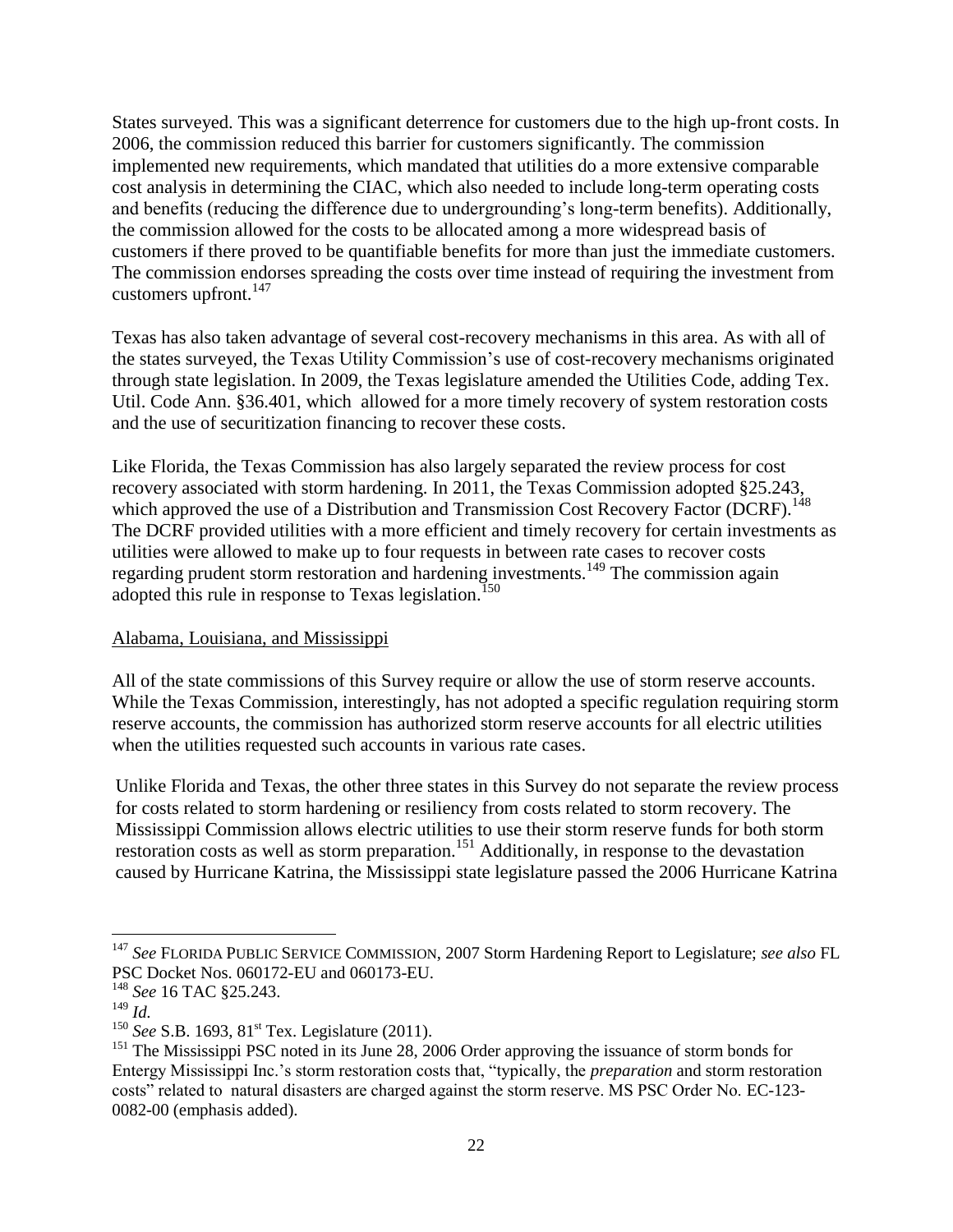Electric Utility Customer Relief and Electric Utility System Restoration Act.<sup>152</sup> The purpose of this Act was to enable the commission to authorize financing orders in which the state would issue storm bonds to a utility. These bonds would be used to securitize a utility's system restoration costs and storm damage reserve levels.<sup>153</sup> The Act specified that such costs would be recovered through a system restoration charge in addition to customers' base rate.<sup>154</sup> The Act also required that utilities submit detailed and timely reports to the commission, outlining what system restoration activities occurred. The system restoration charge must also be reviewed at least annually by the commission in order to adjust it accordingly.<sup>155</sup>

Alabama is the only state included in the Survey that does not utilize securitization as a tool for cost recovery. However, the Alabama Public Utility Commission does make use of other costrecovery mechanisms for storm-related costs. The commission allows Alabama Power to use funds from its Natural Disaster Reserve on reliability-related expenditures if the balance of the Reserve exceeds \$75 million.<sup>156</sup> In 2010, the commission further authorized Alabama Power to "make discretionary accruals to the Reserve above the existing authorized limit and to include reliability related expenditures among the category of costs that can be charged against the Reserve."<sup>157</sup> Alabama Power had proactively requested that it be allowed the discretion to increase the balance above \$75 million, and any such increases "will enhance the Company's ability to deal with the financial effects of future natural disasters (both after the fact as well as through proactive measures), promote system reliability, and offset costs that retail customers would otherwise bear."<sup>158</sup> The commission's 2012 Annual Report stated that the NDR had over \$100 million at that point.<sup>159</sup>

Louisiana's approach to cost-recovery mechanisms is similar to that of Mississippi. The Louisiana Commission did make an interesting regulatory move in 2013 when it established a new docket in order to analyze whether it should implement methods for adjusting the calculation for the authorized rates of return for electric utilities according to each utility's respective compliance with standards for reliability of service and disaster preparedness and response.<sup>160</sup> However, this debate is ongoing and no new rate adjustment methods have resulted from this docket as of yet.

 $\overline{a}$ 

<sup>152</sup> *See generally* H.B. 1498, 2006 Session (Mississippi).

 $^{153}$  *Id.* at §2.

<sup>&</sup>lt;sup>154</sup> HB 1498

<sup>155</sup> HB 1498, §4(d)

<sup>&</sup>lt;sup>156</sup> Natural Disaster Reserve account approved for Alabama Power in 1994 and approved NDR rider in 2005 (Docket U-3556) to increase amount in reserve from \$32 to \$75 mil

<sup>157</sup> See ALABAMA PUBLIC SERVICE COMMISSION, 2011 Report to Legislature. *See also* AL PSC Order (Aug. 20, 2010), Docket U-3556.

<sup>&</sup>lt;sup>158</sup> See AL Power Request, AL PSC Docket U-3556.

<sup>159</sup> *See* ALABAMA PUBLIC SERVICE COMMISSION, 2012 Report to Legislature.

<sup>160</sup> *See* LA PSC, Docket R-32757.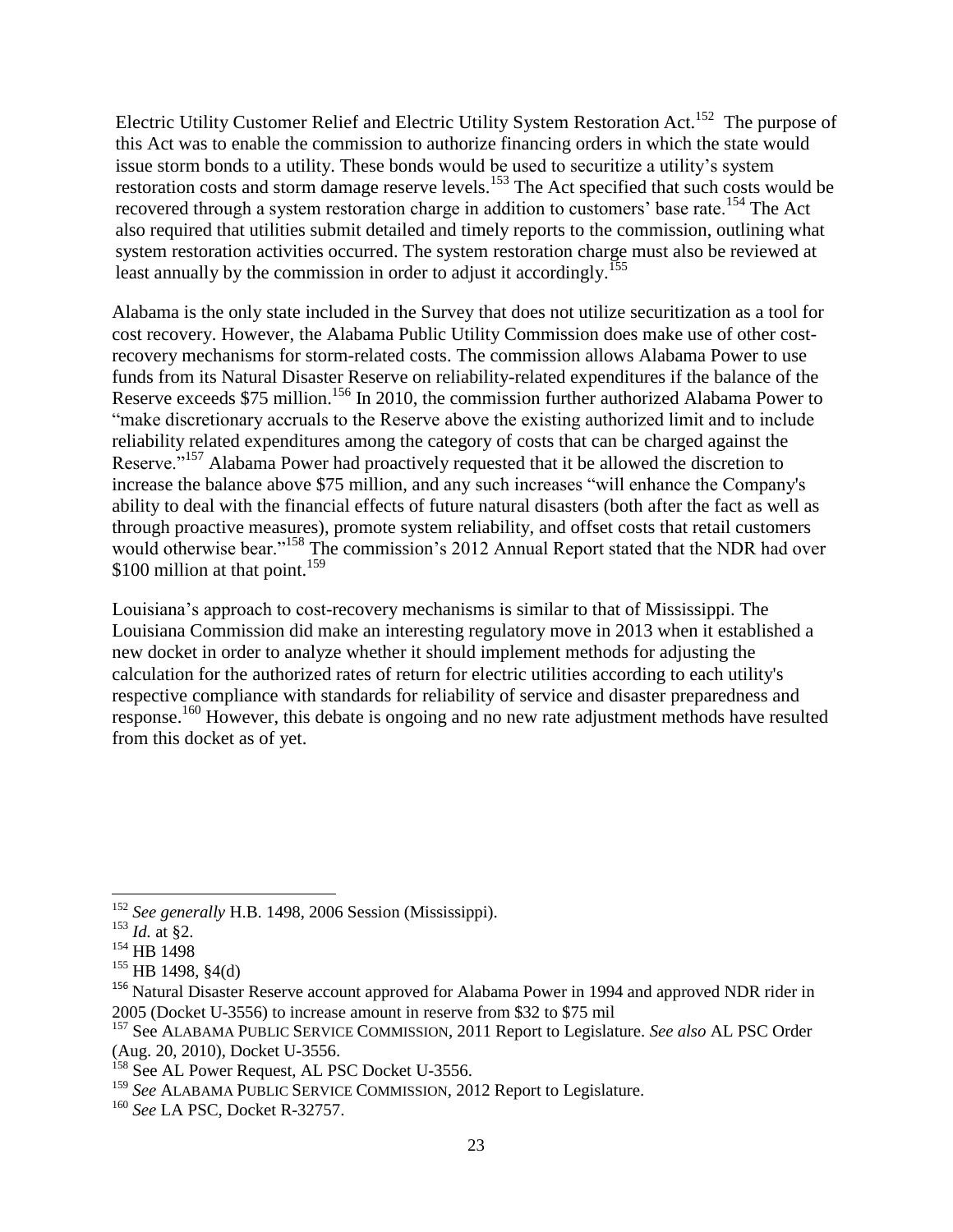#### **C. Utility Response**

This Survey also reveals interesting differences in utility action taken in response to each state's actions (or lack thereof) regarding storm resiliency and storm hardening. This Section summarizes those actions using a state-by-state analysis approach.

#### Florida

Utilities have traditionally responded to the Florida Commission's actions quite quickly. After the Florida commission implemented its hardening requirements in 2007, the amount of money electric utilities in Florida invested on new projects related to these requirements jumped from \$47,949.95 in 2006 to \$491,454.50 in 2007.<sup>161</sup> The total amount in 2008 went down significantly to \$113,286.68, but it was still over twice the amount invested in 2006 before the storm hardening requirements were implemented.<sup>162</sup>

Recent presentations by Florida electric utilities reveal that utilities are still taking action related to resiliency and hardening efforts five years after the original hardening reports were filed. The Florida Commission recently conducted its eighth annual hurricane preparedness briefing on April 3, 2013.<sup>163</sup> All Florida utilities gave detailed presentations on both completed and ongoing projects related to preparing for the 2013 hurricane season. All presentations are available to  $\frac{1}{2}$  access online through the commission's website.<sup>164</sup> The presentations generally reflected detailed resiliency planning by all major investor-owned utilities, including the use of training drills, mutual assistance groups, and contracting for additional supplies during a natural disaster.<sup>165</sup> The presentations also included short descriptions of continued hardening efforts, such as expansion of vegetation management programs and pole inspection programs.<sup>166</sup>

In addition to participation in the annual Hurricane Preparedness Workshop, all major utilities recently submitted their 2013 storm hardening reports. The 2013 reports reveal that many Florida utilities are mainly focusing on the continuation of their existing hardening programs as opposed to the initiation of new projects. <sup>167</sup> The costs section of the report reflects that some utilities are continuing to invest extensively while others are tapering off their investments.<sup>168</sup> For example, Florida Power & Light ("FPL") has invested nearly \$460 million in storm hardening projects during the period of 2007-2013, but it continues to make significant investments. On May 2, 2013, FPL announced a three-year plan to further harden its facilities, including extensive improvements to its power lines and associated equipment. Overall, FPL plans to invest approximately \$500 million between 2013 and 2015. In contrast, Gulf Power's

<sup>161</sup> *See* Project Billings through April 2008 from Public Utility Research Center

<sup>162</sup> *Id.* 

<sup>163</sup> *See generally* http://www.psc.state.fl.us/utilities/electricgas/stormworkshops/default.aspx

<sup>164</sup> *Id.*

<sup>165</sup> *Id.* 

<sup>166</sup> *Id.* 

<sup>167</sup> *See generally* FL PSC Docket Nos. 130129-EI, 130132-EI, 130139-EI.

<sup>&</sup>lt;sup>168</sup> For example, Florida Power & Light is investing significantly more in 2013 than it did in 2010-2012. *See* FL PSC Order No. PSC-13-0639-PAA-EI (Dec. 3, 2013).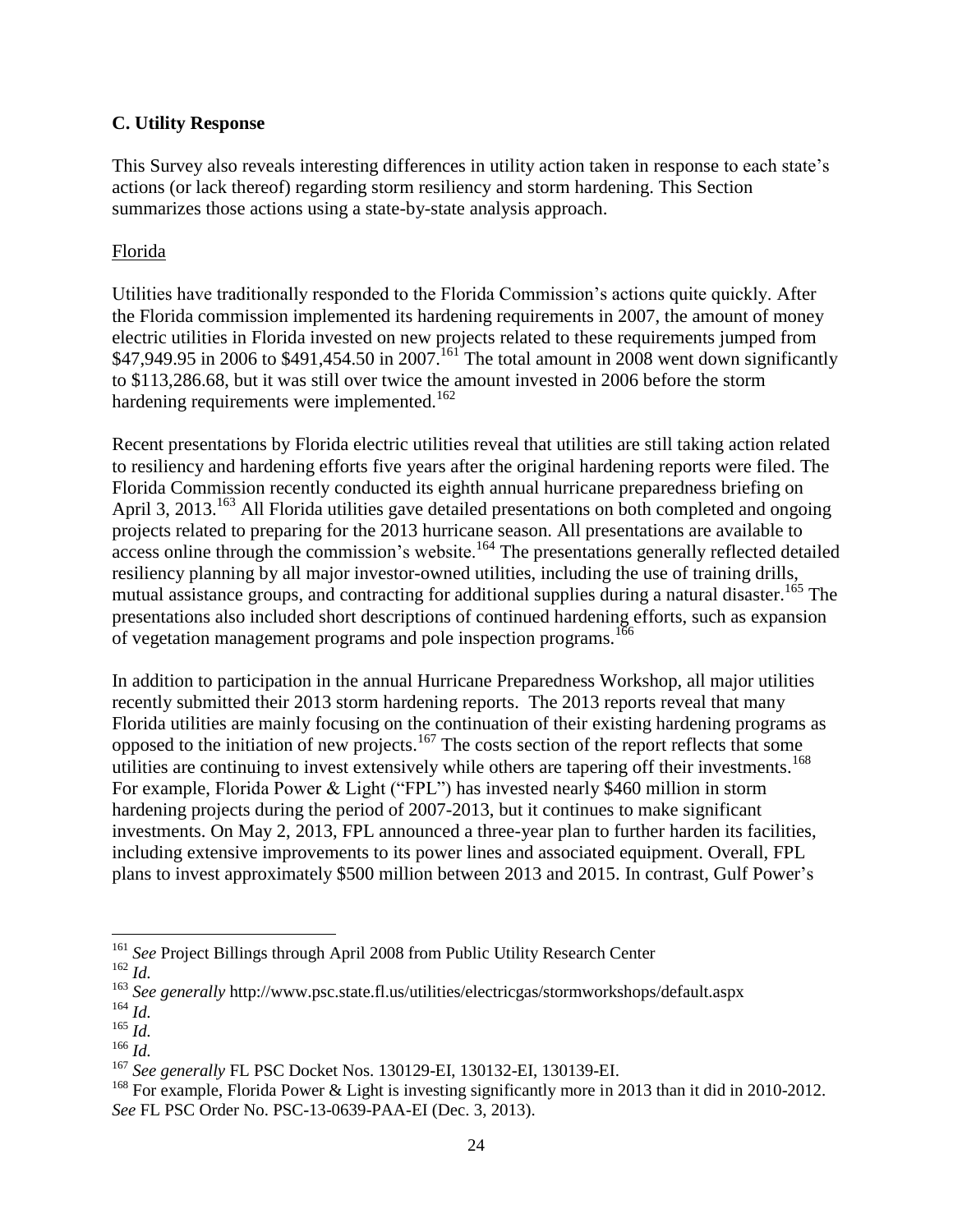2013-2015 projected costs were a significant reduction from its 2010-2012 costs.<sup>169</sup> However, while Gulf Power has reduced its storm hardening investments, it did propose three smart grid initiatives for 2013 that are related to hardening and resiliency. <sup>170</sup> The Florida Public Service Commission approved all 2013 plans filed.<sup>171</sup>

While the importance of the Florida Commission's leadership in resiliency and hardening efforts within the Gulf States should not be understated, it is worth discussing the possibility that the high standards of approval the commission originally required of electric utilities in their original 2007 reports may not be at the same level today. A comparison of the storm hardening plan and Commission review process of FPL's 2007, 2010, and 2013 plans shows an example of this possibility. The Company's 2007 plan was 227 pages long, its 2010 plan was 171 pages long, and its 2013 plan was 142 pages long.<sup>172</sup> In 2007, the review process was the most extensive (but note that may very likely be attributable to the fact that this was the first year this type of report was required). The major event within the commission's extensive 2007 review was a two-day workshop/public hearing held in Tallahassee. The transcript for this hearing, which reviewed the plans for the five Investor Owned Utilities (IOUs) in Florida, totaled 626 pages.<sup>173</sup> This was followed by an individualized approval process for each utility. In 2010, the commission review process for the five IOUs also included a public workshop, involving presentations from a representative of each utility. The transcript from the one-day workshop totaled 149 pages.<sup>174</sup> Each utility's plan was then individually discussed and recommended by Commission staff and voted upon by the commissioners.<sup>175</sup> In contrast, the docket for the review and approval process for FPL's most recent storm hardening plan contains no transcript from any type of review hearing similar to the 2007 and 2010 public workshops. It merely contains one major review document consisting of a brief summary of any updates IOUs made to their plans and the commission staff's recommendation for approval of the plans for all five utilities.<sup>176</sup> There could be several reasons for this change, but the difference is worth noting.

Utilities have proven to be very receptive to Florida's creative approach to cost recovery related to undergrounding. Shortly after the Contribution-in-Aid-of-Construction (CIAC) revisions were implemented, two major electric utilities (FPL and Gulf Power Company, a subsidiary of Southern Company) filed updated rates for the construction of facilities underground,

<sup>169</sup> *See* FL PSC Order No. PSC-13-0641-PAA-EI (Dec. 3, 2013)

 $170$  Gulf Power's proposed initiatives: continuation of installing additional distribution automation devices on distribution feeders for outage restoration; continued installation of automatic overhead faulted circuit indicators. Doing this would reduce customer outage time. Gulf will also install faulted circuit indicators at 14 locations per year; continuation of implementation of systems and applications that would permit the remote control of distribution line devices such as reclosers and switches and the acquisition of operational data, in order to reduce customer outage times. *See* FLORIDA PUBLIC SERVICE COMMISSION, Order No. PSC-13-0641-PAA-E1 (Dec. 3, 2013).

<sup>171</sup> *See, e.g.* FL PSC Order Nos. PSC-13-0639-PAA-EI (Dec. 3, 2013) and PSC-13-0641-PAA-E1 (Dec. 3, 2013).

<sup>172</sup> *See* FL PSC, Doc. No. 03831-07, Docket No. 07031; Doc. No. 03687-10, Docket No. 100266; Doc. No. 02408-13, Docket No. 130132.

<sup>173</sup> *See* FL PSC, Doc Nos. 09527-07, 09528-07, 09529-07, 09530-27, Docket No. 070301.

<sup>174</sup> *See* FL PSC, Doc. No. 05243-10, Docket No. 100266.

<sup>175</sup> *See* FL PSC, Order No. PSC-07-1023-FOF-EI

<sup>176</sup> *See* FL PSC Doc. No. 06689-13, Docket No. 130132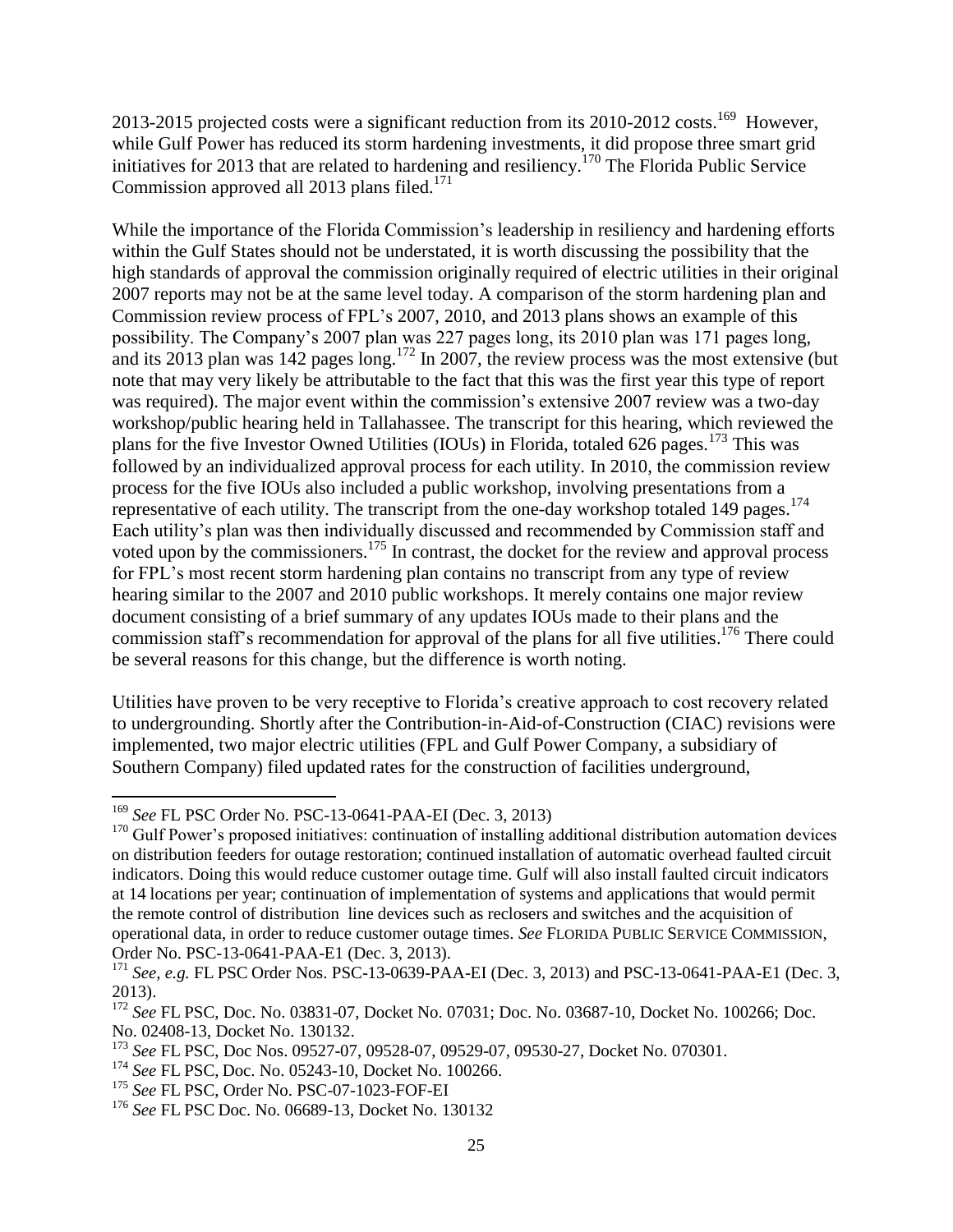implementing updated cost-differentiation calculations as authorized by the commission's revision .<sup>177</sup> Shortly after the revision, the Florida Commission also reported that it had approved updated tariffs for two electric utilities, including FPL, which allowed customers to pay the CIAC over an extended period of time rather than an immediate, upfront payment.<sup>178</sup>

## Texas

In Texas, electric utilities have proven less receptive to the reporting requirements adopted by the commission. Large electric utilities like Entergy Texas, Inc. have not responded with as much detail to the commission's new reporting requirements as they have in Florida reports. For example, Entergy Texas Inc.'s 2012 report is a five-page document with many sections simply stating that no implementation of that particular initiative is required and requesting the reader to refer to its §25.94 storm preparation report for other updates.<sup>179</sup> However, the report did indicate that initiatives regarding pole construction standards and damage outage prediction models were implemented and completed by Entergy in 2011 (though no details are given about those completed programs).<sup>180</sup> Many of Entergy's reports on storm preparation and hardening list respectable goals and actions on the utility's part, but only vague information is provided.<sup>181</sup> The phrase "it has a plan in place" is used numerous times. Also, while some numbers are included in the reports, many sections do not offer specific numbers, costs, or any sort of specified timeline. Also, vegetation management is a big focus of the report while the other sections get much less discussion. While the 2012 §25.94 reports provide significant details about the utilities' resiliency measures, data in these reports on storm hardening activities of Texas electric utilities leave something to be desired, especially considering the next cycle of reports will not be filed until  $2016$ <sup>182</sup>

Texas utilities have been very responsive to all cost-recovery mechanisms implemented by the state legislature and the commission, especially securitized funding. In 2009, the commission approved several requests, including one by Entergy, to securitize hundreds of millions of dollars in Hurricane Ike restoration costs.<sup>183</sup>

## Alabama, Louisiana, and Mississippi

In contrast to Florida and Texas, it is less clear what specific actions utilities are taking in the states that do not require detailed reporting on this subject, but the little information found on

l

<sup>177</sup> *See* FL PSC, Docket No. 070231-EI and Docket No. 070242-EI

<sup>&</sup>lt;sup>178</sup> See FLORIDA PUBLIC SERVICE COMMISSION, Storm Hardening Report to Legislature 32 (2007).

<sup>&</sup>lt;sup>179</sup> See "Entergy Texas Inc. Storm Hardening Plan Summary 2011-2016", Project No. 39339 (May 1, 2012).

<sup>180</sup> *See id.*

<sup>181</sup> *See* Entergy Texas Inc. 2011 §25.94 and §25.95 Reports.

<sup>182</sup> *See* 16 TAC §25.95.

<sup>&</sup>lt;sup>183</sup> For example, in August 2009, Centerpoint Energy received approval from the Texas Utility Commission to securitize approximately \$655 million of Hurricane Ike restoration costs. *See generally*  Texas Public Utility Commission Docket, Case 37200. In September 2009, Entergy received approval from TX PUC to securitize about \$539.8 million of restoration costs. *See generally* Texas Public Utility Commission Docket, Case 37247.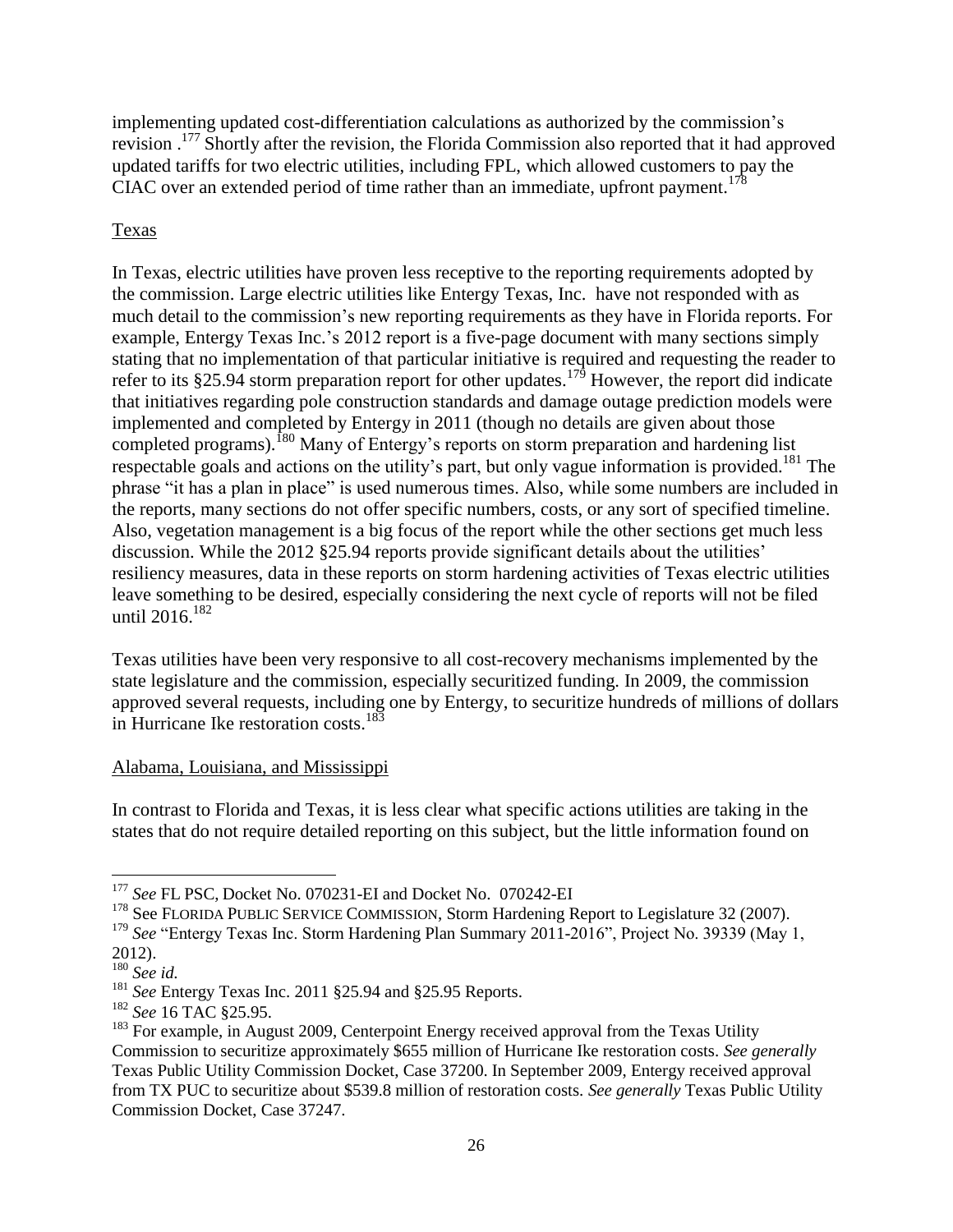this subject in these states does suggest that utilities are implementing some proactive programs to harden their systems, despite a lack of regulatory requirements. However, actions taken by utilities vary widely.

Research on utility response in Alabama resulted in very little information on this topic. Alabama Power offers little information on its resiliency and hardening actions. Reports on Alabama Power's Storm Center website indicate that it has implemented some resiliency measures, but minimal details are offered.<sup>184</sup> As discussed in the previous section, Alabama Power proactively requested authority from the commission to use its discretion to accrue funds in excess of \$75 million in its Natural Disaster Reserve Fund in order to invest in reliabilityrelated projects. In 2011 and 2012, Alabama Power incurred at least \$62.3 million in expenses related to storm recovery that was charged to the Natural Disaster Reserve Fund according to the commission's Annual Reports to the Legislature.<sup>185</sup> In 2012, the commission reported that Alabama Power has over \$100 million remaining in its reserve fund.<sup>186</sup> A document search in the AL PSC docket does not reveal significant details about what, if anything, Alabama Power is doing with the funds in excess of \$75 million.

While the Mississippi Commission does not require specific resiliency or hardening measures to be reported or implemented, Entergy has a "comprehensive plan for disaster" which was described in detail in its 2006 request for recovery of its storm costs. This plan included "maintenance of pre-arranged contracts with logistic vendors, line construction and other contractors; and maintenance of pre-arranged agreements for materials, fuels and equipment. The plan also defines the priority for repairing electric facilities based on the need to establish stability to the electric system and to restore service to critical customers such as hospitals, emergency responders and water systems."<sup>187</sup> Furthermore, in August 2013, Entergy Mississippi was allowed to adjust its Formula Rate Plan for the first time since 2009 in order to recover costs associated with "improvements in infrastructure and reliability."<sup>188</sup> This included adding or upgrading substations and their equipment as well as over 150 miles of transmission lines. In 2013, Entergy Mississippi announced its plan to spend \$83 million on further reliability improvements and \$13 million on vegetation management.<sup>189</sup>

Mississippi Power, the other major electric utility within Mississippi's jurisdiction, has taken a different approach than Entergy Mississippi. In its 2006 storm recovery request, in addition to requesting recovery for its costs related to storm recovery, it went beyond mere storm recovery and made a request to build a new Storm Center, which would move all of its most critical operating functions to a location much further away from the coastline.<sup>190</sup> The commission

<sup>184</sup> *See generally* ALABAMA POWER, Storm Center News Center, *available at* http://alabamapowernews.com/storm-center/

<sup>&</sup>lt;sup>185</sup> See ALABAMA PUBLIC SERVICE COMMISSION, Annual Reports for Fiscal Years 2011 and 2012.

<sup>186</sup> *Id.*

<sup>187</sup> *See* MS PSC Order No. EC-123-0082-00 (Dec. 20, 2005).

<sup>188</sup> *See* Entergy MS News Release (August 13, 2013), available *at*

http://www.entergy.com/news\_room/newsrelease.aspx?NR\_ID=2765.

 $^{189}$ *Id.* 

<sup>190</sup> *See* MS PSC Docket No. 2006-UA-82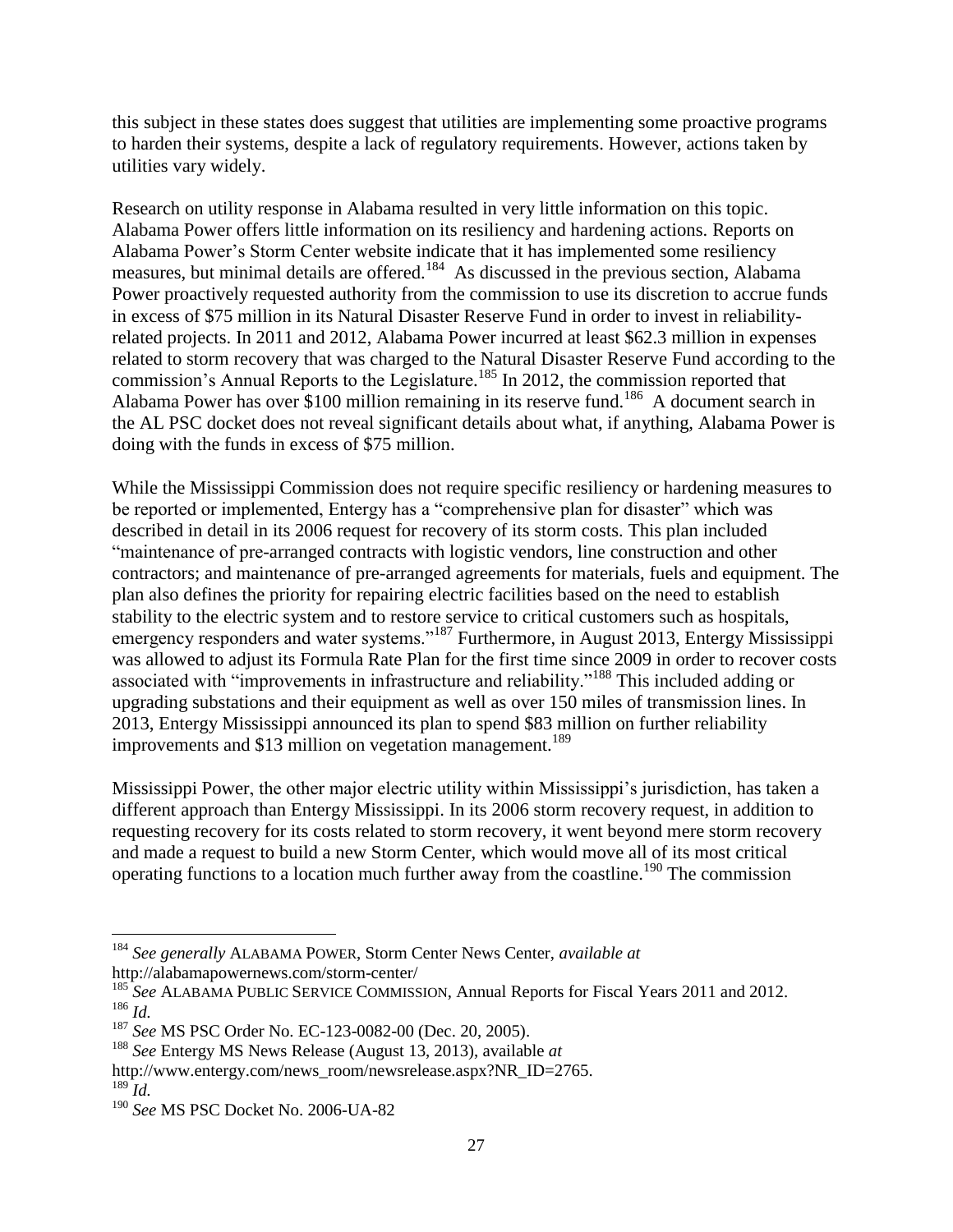approved this request, and Mississippi Power has since completed the Storm Center. The Center is protected by a 200-mph hurricane-rated enclosure.

As authorized by the 2006 Act passed by the Mississippi State Legislature, the commission issued Orders in response to these two recovery requests, allowing both utilities to obtain securitized "storm bonds" as a method of recovering their costs that had not already been recovered through other methods.<sup>191</sup>

Review of utility response in Louisiana is limited to one utility: Entergy. Entergy is the only major investor owned utility in Louisiana. The company has proactively taken some very basic steps regarding resiliency and hardening within the state. For example, while the Louisiana Commission has not officially adopted the National Electrical Safety Code (NESC), Entergy proactively uses the NESC in evaluating its operations.

Entergy's response to action taken by the New Orleans City Council provides additional information for this Survey. Entergy's report in response to the City Council of New Orleans' storm investigation and request for details on the utility's post-Katrina hardening actions also provides some additional information about the utility's primary actions related to resiliency and hardening: the development of more aggressive vegetation management and pole inspection programs. <sup>192</sup> The report generally emphasizes restoration and resiliency over hardening. When it discusses hardening efforts, it primarily seems to be using the NESC as its guide. The report is also helpful in its description of Entergy's reasoning for not implementing various hardening projects, mainly emphasizing the results of a cost-benefit analysis. The report addressed its views on the primary barriers to undergrounding and its efforts to harden new substations and identify and elevate critical substations. One point worth noting is that it is apparent from its report that Entergy analyzed and relied upon several publicly-available regional resources in its preparation of the report, such as the Texas Quanta study, Entergy's own 2007 Hurricane Hardening Report submitted to the Texas Utility Commission, and reports on action taken by other major utilities in this area like Florida Power & Light.

 $\overline{a}$ 

<sup>191</sup> *See* MS PSC Order EC-123-0082-00 (June 28, 2006); MS PSC Order EC-120-00097-00 (Oct. 21, 2005).

<sup>&</sup>lt;sup>192</sup> See CNO Docket No. UD-12-04 (Entergy Filing dated February 6, 2013).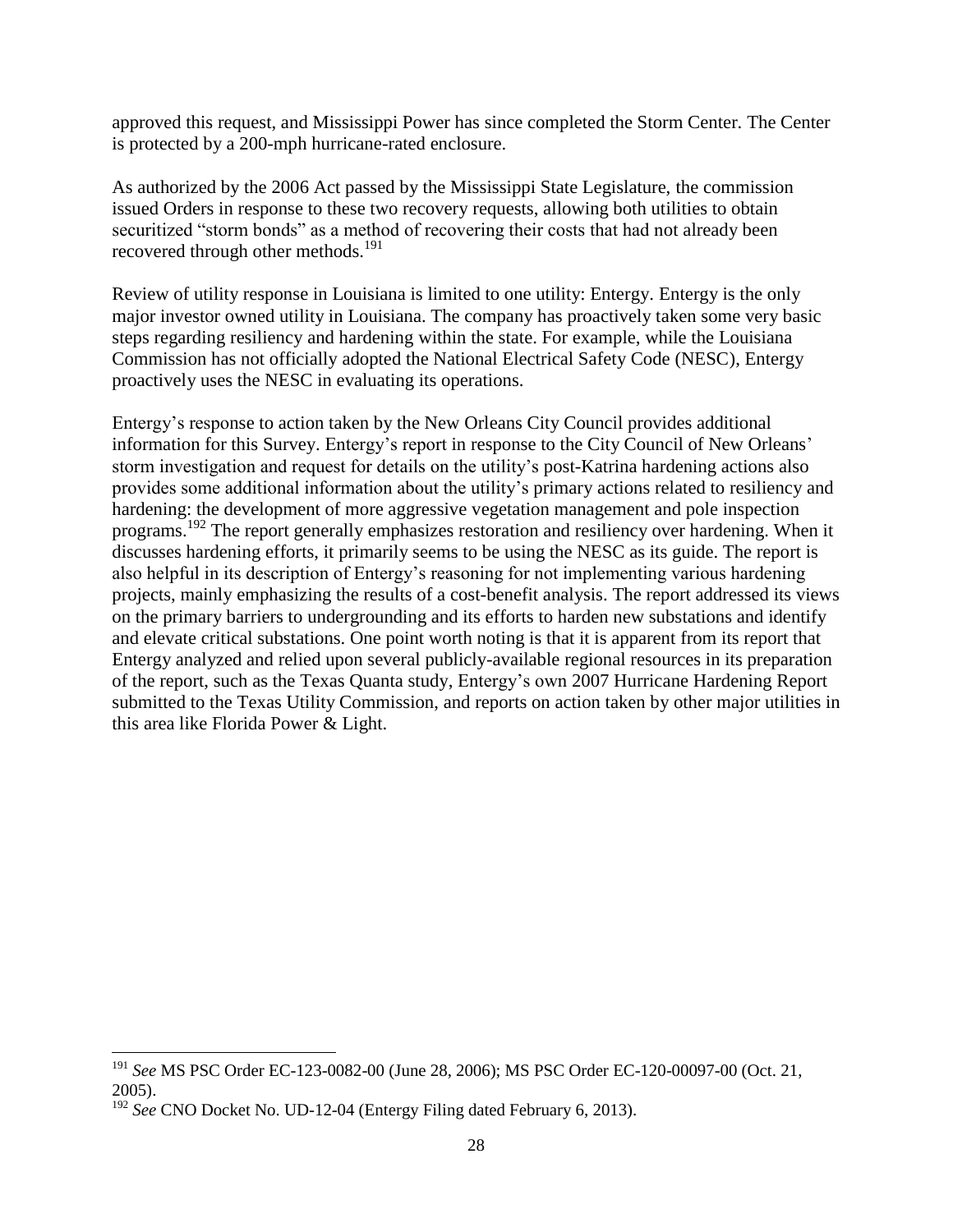#### **III. Analysis and Recommendations**

The results of this Survey demonstrate that state commissions have a powerful influence on the actions of utilities related to storm resiliency and storm hardening. The Survey has revealed some common themes that establish that certain commission actions can successfully incentivize efficient utility action related to storm hardening and resiliency.

First, as seen in Florida and Texas especially, it is clear that legislative action has spurred much of the regulatory action taken by Commissions regarding hardening and resiliency. While Commissions have authority to regulate rates, state legislatures should not sit idly by if Commissions are not taking proper action. Legislative action, while one step removed, has proven to spur quick commission and subsequent utility action on the matter at hand.

Another takeaway is the significant positive influence that localized vulnerability assessments can have on regulatory policy decisions. Localized vulnerability assessments guided the rulemaking process in Florida, and this guidance resulted in a more detailed, efficient approach to resiliency and hardening as compared to the other states. Commissions need to take action to ensure that its regulatory decisions are always informed and shaped by local needs. Furthermore, commissions are better able to organize a comprehensive and unified assessment than other stakeholders, either through their own funding or through regulations requiring utility action.

Reporting in itself seems to induce positive behavior. This may be because reporting requirements are serving to hold electric utilities publicly accountable to their statements, and also providing more data to both the commission and electric utilities on where there may be weaknesses to address or what programs are successful, etc. The contrast between Louisiana and New Orleans serves to demonstrate that point. The public hearing following Hurricane Isaac allowed Entergy the opportunity to publicly provide succinct, clear reasoning for why it has taken some actions over others. It also provides the Council the opportunity to review those actions and decide whether that is the best course of action going forward. Entergy New Orleans filed a report, as required by the City Council of New Orleans' newly-enacted resolutions,<sup>193</sup> in February of 2013 summarizing its response to Hurricane Isaac as well as general "storm recovery matters." However, interestingly, the report also addressed several reasons why Entergy was *not*  implementing certain programs: Entergy described the various costly barriers that preventing the company from undergrounding facilities.<sup>194</sup> Entergy also discussed its goals to continue its ongoing efforts to harden new substations and identify and elevate critical substations in a costeffective manner.<sup>195</sup> The report provided much more than simply information on the company's activities. It provided an effective way to figure out why the company was taking some actions over others and where the company wanted to go in the future. This is also incredibly useful information for state commissions and electric utilities alike, underlining the importance of reporting requirements.

 $\overline{a}$ <sup>193</sup> *See* City Council of New Orleans, Resolutions R-12-332 and R-12-426 (Sept. 6, 2012).

<sup>194</sup> *Id.*

<sup>195</sup> *Id.*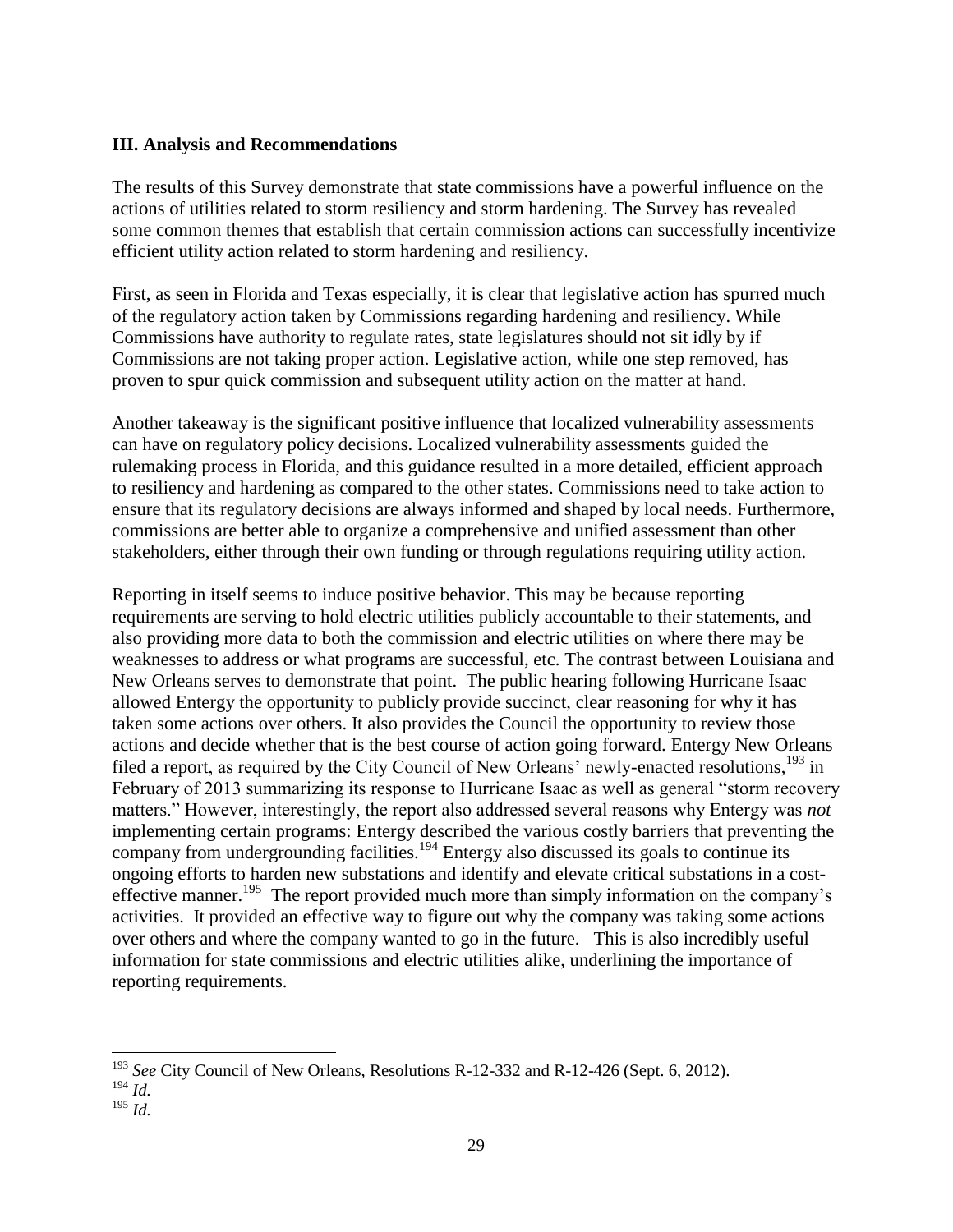While reporting requirements are only the first step, it is clear from the results of this Survey that they are an important part of the process in order to not only ensure accountability but also ensure that information is available for electric utilities and state commissions to learn from others in the same region. The absence of reporting requirements seems to be a serious barrier to efficient information-gathering and comparative analysis for the public as well as commissions and electric utilities. Storm hardening especially is a somewhat uncertain science. While certain actions are predicted to save costs, it is important to know how certain actions pay off in the future. This cannot be efficiently determined without common reporting requirements throughout the states and easy access to this information.

As seen in the different reporting responses by Texas utilities as compared to Florida utilities, utilities do not seem to have the proper incentive to ensure reporting is detailed and adequate without a review and approval process (or in other words, without a synthesis of reporting and action requirements). Florida's comparative success in the areas of resiliency and hardening may also have to do with its review and approval process. The commission takes a much more handson approach than all other states surveyed through its inclusion of an extensive approval process. Even though the approval process has seemingly become a bit less stringent during the most recent review, it still requires utilities to meet minimum requirements that they then must report in detail to the commission. Texas, in contrast, does not have as extensive of an approval process. The more minimal utility response in Texas shows that when Commissions emphasize that standards are not required and vigorously upheld, electric utilities may not be properly incentivized to meet those performance standards.

The commission has a unique ability to bring together several different stakeholders to create a public discussion on these important issues, as seen in Florida and Texas. Involving all stakeholders requires that the regulatory process is much more transparent than the regulatory scheme used in Alabama, Louisiana, and Mississippi. Many of the state commissions have neglected to pass very basic, simple reporting requirements for both resiliency measures and storm hardening. The lack of reporting requirements doesn't necessarily mean that commissions are not getting information regarding action within these areas from the utilities in other ways, such as base rate hearings. However, it has led to a worrisome absence of information easily accessible by the public and most likely other electric utilities and state commissions within the region. For example, the closed-door process in Alabama has resulted in a lack of public review and knowledge of Alabama Power's activities. This lack of publicly available information raises some serious questions about the overall regulatory process in that state as well as Alabama Power's preparedness for the storms of tomorrow. This closed-door process can be contrasted against Florida's much more transparent, collaborative process. Florida's approach has allowed utilities to learn from each other and also work together to achieve the most optimal hardening and resiliency in the most efficient manner. Collaborative processes allow for the pooling of resources to gather information that is much more difficult for utilities to obtain on their own. It also avoids the any duplication in order to ensure two utilities are not spending money on the same research. Finally, it allows for a significant feedback loop in which other utilities, major research centers, government bodies like the commission, and the public may help to improve upon existing plans and actions. In short, it allows for input from many different stakeholders.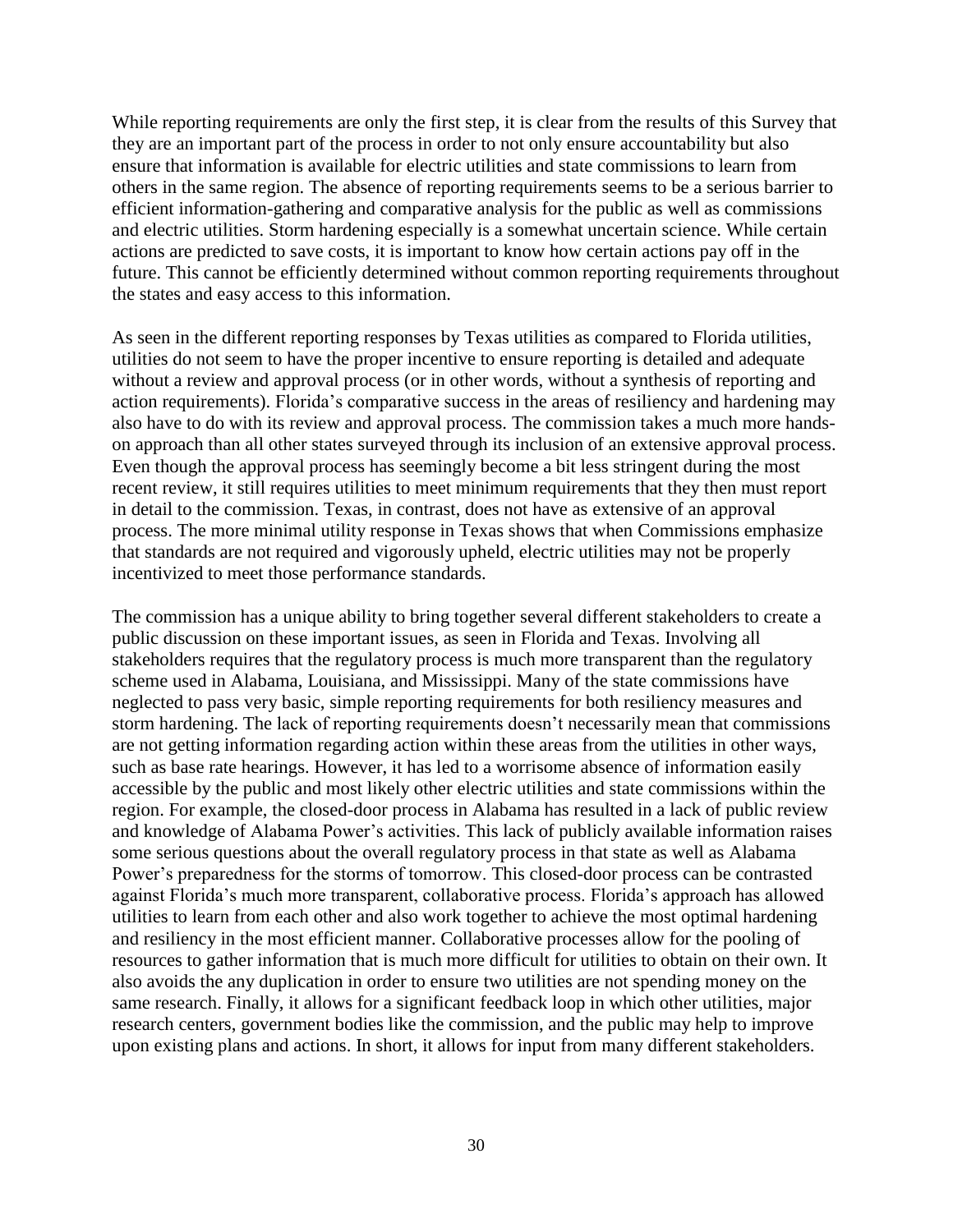In contrast to the comprehensive approach organized through the Florida Commission's initiative, allowing utilities to take the lead with resiliency and hardening actions seems to result in highly fragmented approaches. For example, Entergy Mississippi and Mississippi Power took extremely different approaches to storm financing in response to state legislation allowing storm securitization. Mississippi Power went much further in initiating proposals, to which the commission has proven receptive. However, Entergy has not done so to the same extent, and because Mississippi's overall legislative and regulatory scheme requires utilities to take the first step, there has simply been no action where there could have been if the commission initiated it. Without more Commission direction, utilities may not be taking the most appropriate level of action or may not be taking the most cost-effective actions.

While there tends to be a lot of government and public focus on hardening and resiliency immediately following severe storm events, the relative success of Florida's approach emphasizes that resiliency and hardening needs to be a topic of public discussion at all times, not just after storms, as they require a multi-step process and long-term commitments from many different stakeholders. Thus, Commissions and utilities need to break the cycle of post-storm reaction and instead approach resiliency and hardening as a constant, pre and post-storm process, involving all stakeholders.

Turning to cost-recovery mechanisms, Texas and Florida have also separated storm hardening procedures and reports from the rest of the utility ratemaking process. This has allowed for what appears to be a more predictable, transparent process. Florida's approach also exemplifies the predictability that comes along with extensive details. Both the public as well as the utilities know what to expect BEFORE they take action. This predictability encourages more action just as unpredictability encourages inaction.

The results of this Survey clearly show that cost-recovery mechanisms are an extremely effective tool to use to induce utility action. For example, Mississippi's implementation of certain costrecovery mechanisms after the 2005 Hurricane system seemed to positively influence utilities to invest more in hardening and resiliency as there were fewer damaged poles, transmission lines, and transformers overall after the 2008 hurricane season. Furthermore, there were fewer power outages during that season as well.<sup>196</sup> Furthermore, as exemplified by Florida's use of certain cost-recovery mechanisms to encourage undergrounding, Commissions should extend their use of cost-recovery mechanisms to include use of such mechanisms to encourage certain pre-storm hardening actions as well. Mechanisms should not just be used as a post-storm recovery tool as they can successfully incentivize efficient utility action in storm preparation and hardening as well.

 $\overline{a}$ 

<sup>196</sup> *See generally* OFFICE OF ELECTRICITY DELIVERY AND ENERGY RELIABILITY, U.S. DEP'T OF ENERGY, Comparing the Impacts of the 2005 and 2008 Hurricanes on U.S. Energy Infrastructure (Feb 2009).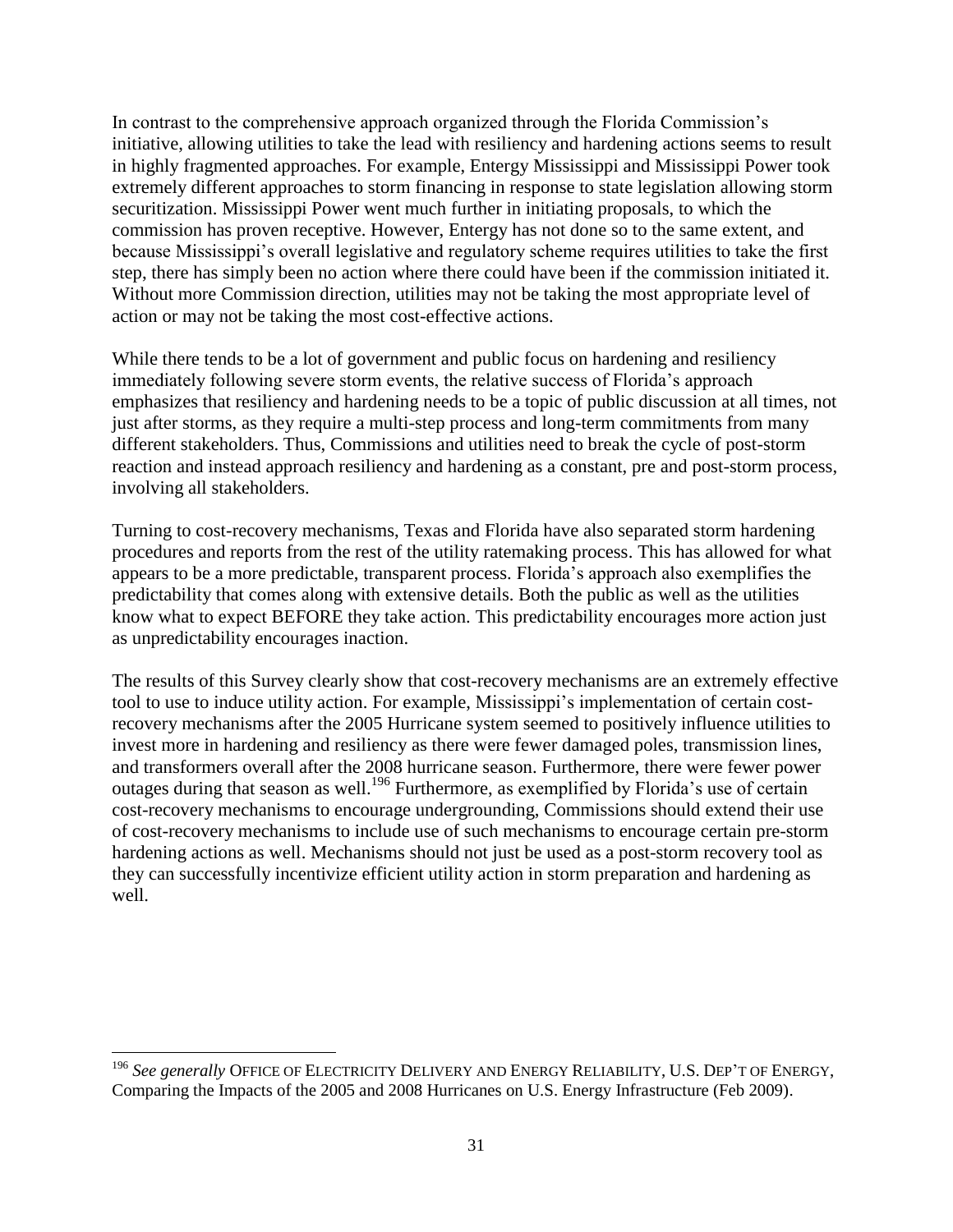#### **IV. Conclusion**

While the five states face many of the same climate trend threats in the near future, the results of this Survey makes it clear that the regulatory commissions of each state are taking vastly different approaches in response to these threats. Each state commission researched has repeatedly acknowledged the high costs of storm damage and restoration, but few have taken proactive steps to ensure that electric utilities within their region are taking proper, cost-effective steps to prepare their infrastructures for tomorrow's storms. In fact, most of the state commissions researched have not even taken the significant first step of identifying and prioritizing localized vulnerabilities.

Commissions need to start taking a much more proactive approach in the important areas of storm resiliency and storm hardening. The results of this Survey suggest that a successful approach to incentivizing utility action is for state commissions to set specific, detailed goals for utilities in combination with a more aggressive approval process. Commissions also need to implement a review and approval process along with a predictable cost-recovery mechanism within these areas to help further incentivize action. Finally, Commissions also need to take charge to ensure that localized vulnerability assessments are used as a basis for taking action as it is clear from this state-by-state analysis that different utilities are taking vastly different approaches in these areas. This lack of uniformity reflects a need for more research as well as more use of the research that has already been done. With limited funds, it is very concerning that some utilities may be spending money on initiatives that are not the most cost-effective or most needed.

Ultimately, state commissions need to create and lead a more synthesized public discussion on the importance of taking efficient storm resiliency and storm hardening actions today. Recall that a search of Alabama Commission decisions reveals that it has not mentioned the term "storm hardening" once in any of its orders. While this does not necessarily mean that discussion between the commissions and electric utilities is not happening (though it *could* mean that), commissions in the majority of the states surveyed do not prioritize public access to the decisionmaking process surrounding the actions it takes or the actions by utilities that it reviews. This lack of transparency hinders the ability of all stakeholders, including electric utilities' themselves, to participate in a collaborative and comparative public dialogue on these important issues. This risks wasteful overlapping efforts as well as inefficient investment choices. It also may be indicative of a much larger trend of state commissions failing to sufficiently and publicly address and discuss the possible impacts of future climate change trends generally.

Commissions need to establish speedy and predictable cost-recovery mechanisms for storm resiliency measures and storm hardening. Separating the costs of storm resiliency measures and hardening from the general rate base hearing seems to positively influence utility action as demonstrated by actions taken in Florida and Texas.

In conclusion, this Survey attempts to clarify what commission action is working and what isn't. One issue has been made clear: the hardening and resiliency actions taken by electric utilities in the Gulf States today are not sufficient. This needs to change, and state commissions are the ones in the best position to incentivize such changes. This Survey shows that if state commissions